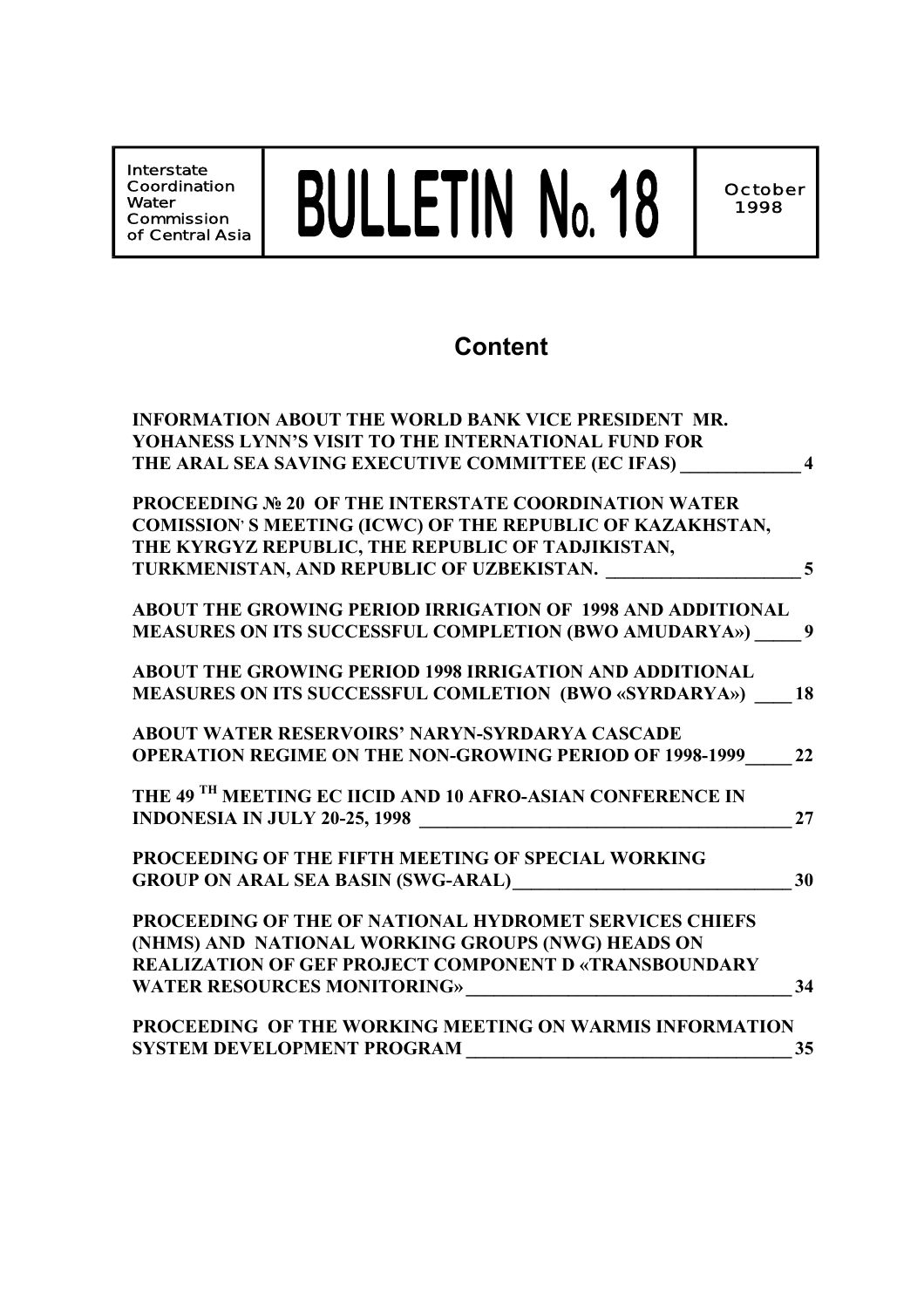

#### *INFORMATION ABOUT THE WORLD BANK VICE PRESIDENT MR. YOHANESS LYNN'S VISIT TO THE INTERNATIONAL FUND FOR THE ARAL SEA SAVING EXECUTIVE COMMITTEE (EC IFAS)*

On September 19, 1998 the World Bank Vice President J. Lynn visited EC IFAS and met with its leader ship. EC IFAS Chairman R.A. Giniyatullin informed Mr. Lynn about EC activity in whole and concretely on preparation of GEF Project's fulfilment. Mr. Lynn congratulated Mr. R.A. Giniyatullin in relation with the GEF Project approval and its coming into the power since Septembers 7, 1998. Mr. Lynn was satisfied with fulfiled work and said that all countries' governments support of the GEF programs fulfilment assures that GEF program will play role of initiator and organizer of water resources and environment management radical improvement. Mr. R.A. Giniyatullin answered Mr. Lynn' s questions. The meeting attendees: The World Bank Mission in Uzbekistan Deputy Chief Mr. Werner Roider, expert A. Krutov, EC IFAS Technical Director U. Buranov, GEF Agency Technical Director V. Dukhovny.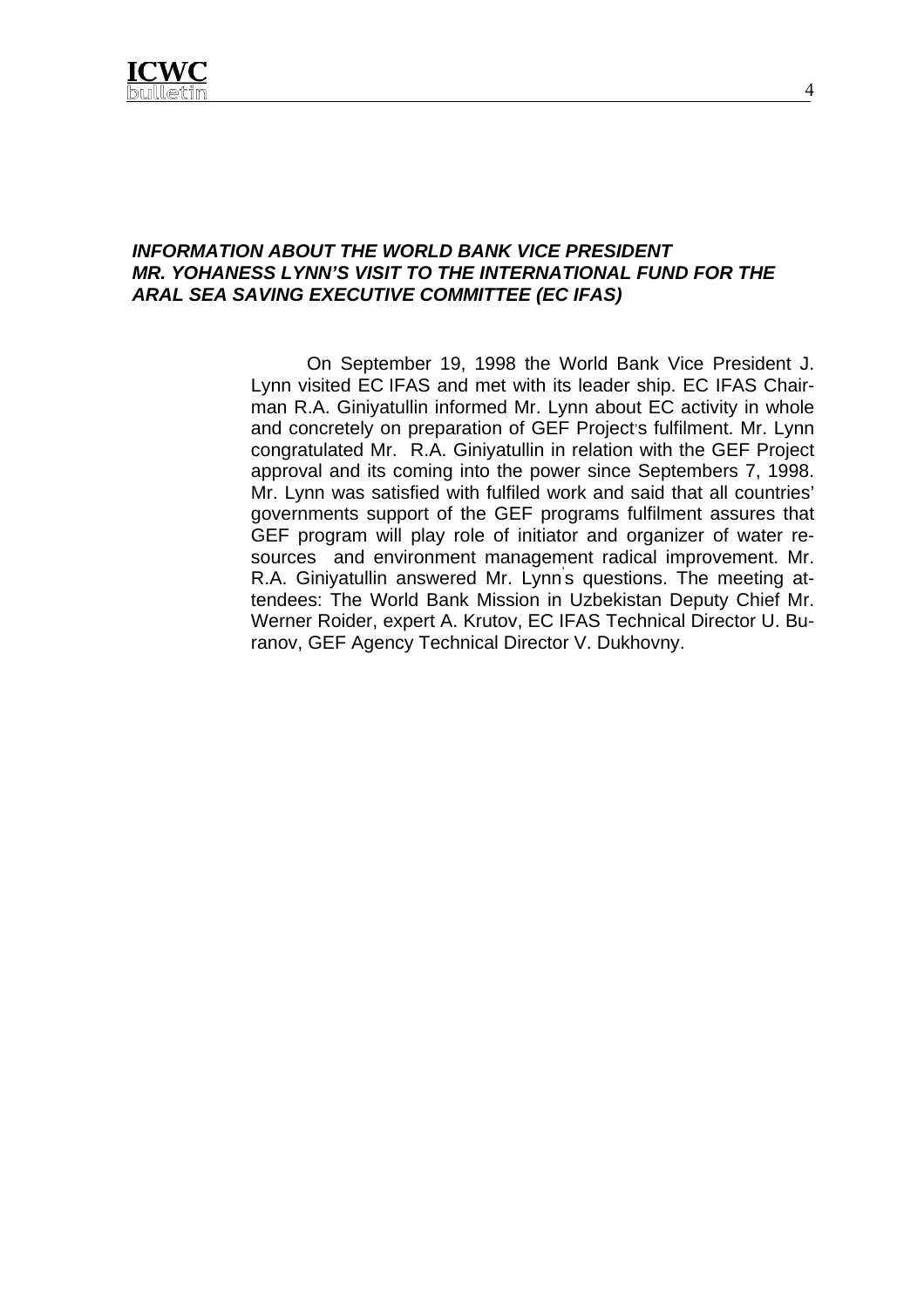

#### *PROCEEDING № 20*

## **Of the Interstate Coordination Water Comission s meeting (ICWC) of the Re***public of Kazakhstan, the Kyrgyz Republic, the Republic of Tadjikistan, Turkmenistan, and Republic of Uzbekistan.*

August 21-22 1998 . Cholpon-Ata

## *Attendees ICWC* **Members:**

| A. Ryabtsev.     | The First Deputy Chairman of the State Commitee of the Wa-<br>ter Resources of the Republic of Kazakhstan.                                     |
|------------------|------------------------------------------------------------------------------------------------------------------------------------------------|
| A. Kostyuk       | The First Deputy General Director of the Water Department<br>of the Ministry of Agriculture and Water Management of the<br>Kyrgyz Republic.    |
| M. Nazriyev      | The First Deputy Minister of Reclmation and Water Manage-<br>ment of the Republic of Tajikistan.                                               |
| T. Altiyev.      | Deputy minister of Agriculture and Water Management of the<br>Turkmenistan.                                                                    |
| A. Jalalov       | The First Deputy Minister of Agriculture and water manage-<br>ment of the Republic of Uzbekistan.                                              |
|                  | <b>ICWC</b> Organizations                                                                                                                      |
| I. I. Kalandarov | BWO «Amudarya» Head                                                                                                                            |
| O. Lysenko       | BWO «Amudarya» Water Resources Department Head.                                                                                                |
| M. Khamidov      | BWO «Syrdarya» Head.                                                                                                                           |
| Y. Tolstunov     | BWO «Syrdarya» Deputy Head                                                                                                                     |
| P. Umarov        | SIC ICWC Deputy Director.                                                                                                                      |
| G. Negmatov      | <b>ICWC</b> Secretariat Head.                                                                                                                  |
|                  | <b>Invited:</b>                                                                                                                                |
| R. Apasov        | Office of the Government of Kyrgyz Republic                                                                                                    |
| U. Buranov       | <b>EC FAS Technic Director</b>                                                                                                                 |
| A. Kamaletdinov  | Head of the Science and Technical Department of Min-<br>vodkhoz of Tajikistan                                                                  |
| K. Bejishekeyev  | Deputy General Director of the Water Department of the Min-<br>istry of Agriculture and Water Management of the Kyrgyz<br>Republic.            |
| 1. Kiyashkina    | SIC ICWC Kyrgyz Branch Director.                                                                                                               |
| D. Goshayev      | Head of the Operation Department of the Ministry of Agricul-<br>ture and Water Management of Turkmenistan.                                     |
| B. Yusupov       | Head of the Department of the Water Resources Balance of<br>the Ministry of Agriculture and Water Management of the<br>Republic of Uzbekistan. |
| U. Ruziyev.      | SIC ICWC, expert.                                                                                                                              |
|                  |                                                                                                                                                |

5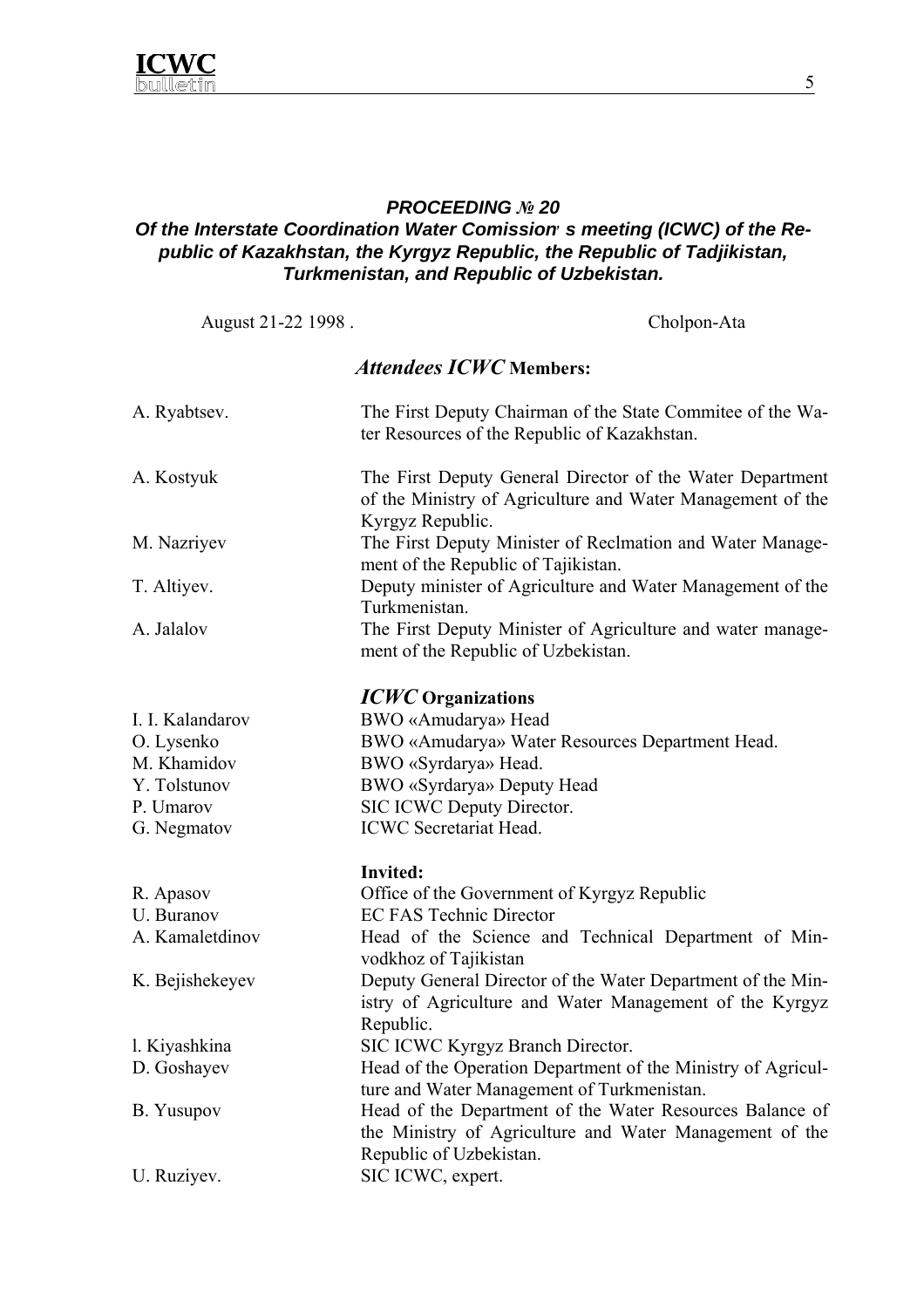Chairman: A. Kostyuk - the first Deputy General Director of the Water Department of the Ministry of Agriculture and Water Management of the Kyrgyz Republic

#### **Agenda**

1. About the growing period irrigation of the current year and additional measures on its successful completion.

2. About technical state of interstate water structures, objects and necessary measures in relation with flood discharges.

3. Consideration of the project "Agreements between the Republic of Kazakhstan, the Kyrgyz Republic, the Republic of Tajikistan, Turkmenistan and the Republic of Uzbekistan about information exchange for carrying out database of the Water Resources Complex Use and Protection in the Aral Sea Basin. (DB WRCUP ASB)

4. Consideration of the Draft Agreement between the Republic of Kazakhstan, the Kyrgyz Republic, the Republic of Tajikistan, Turkmenistan and the Republic of Uzbekistan «about principles of share participation in compensation on exploitation and technical maintenance of in water structures», offered by Kyrgyz Republic.

(it is introduced in addition according the decision of Governments Heads Council.)

5. About water reservoirs Naryn-Syrdarya cascade operation regime on the nongrowing period of 1998-1999

(it is introduced in addition by BWO «Syrdarya»)

6. About the next  $21<sup>th</sup>$  ICWC meeting's agenda.

After the meeting participants' presentations have been heard and opinions exchange have been executed, ICWC members decided:

#### **ON THE FIRST QUESTION**

1. To approve actions BWO «Amydarya» and BWO «Syrdarya» measures on the realization of water intake limits and providing water reservoirs cascade operation adopted regime on Amydarya and Syrdarya during the passed growing period of 1998.

2. To notice that timely fulfilment of mutual obligations by Uzbekistan and Tajikistan on the water storage in Kairakum water reservoir allowed to supply regularly with water Uzbekistan and Kazakhstan irrigated lands located downstrem.

3. To approve water reservoirs cascade operation regimes on Amydarya and Syrdarya on the final period of the growing season of 1998.

4. ICWC members should constantly control realization of intergovernmental agreements on the hydro power station (HPS) Naryn-Syrdarya cascade, promote mutual deliveries and payments for electric power, gas and coal between the Republic of Kazakhstan, the Kyrgyz Republic, the Republic of Tajikistan, and the Republic of Uzbekistan corresponding to the pointed agreements; to support BWO «Syrdarya» in water reservoirs cascade management.

5. To recommend ICWC states - members to take appropriate organizational measures on the water resources efficient use and to carry out lands leaching during autumnwinter period of 1998, using high humidity of the present year.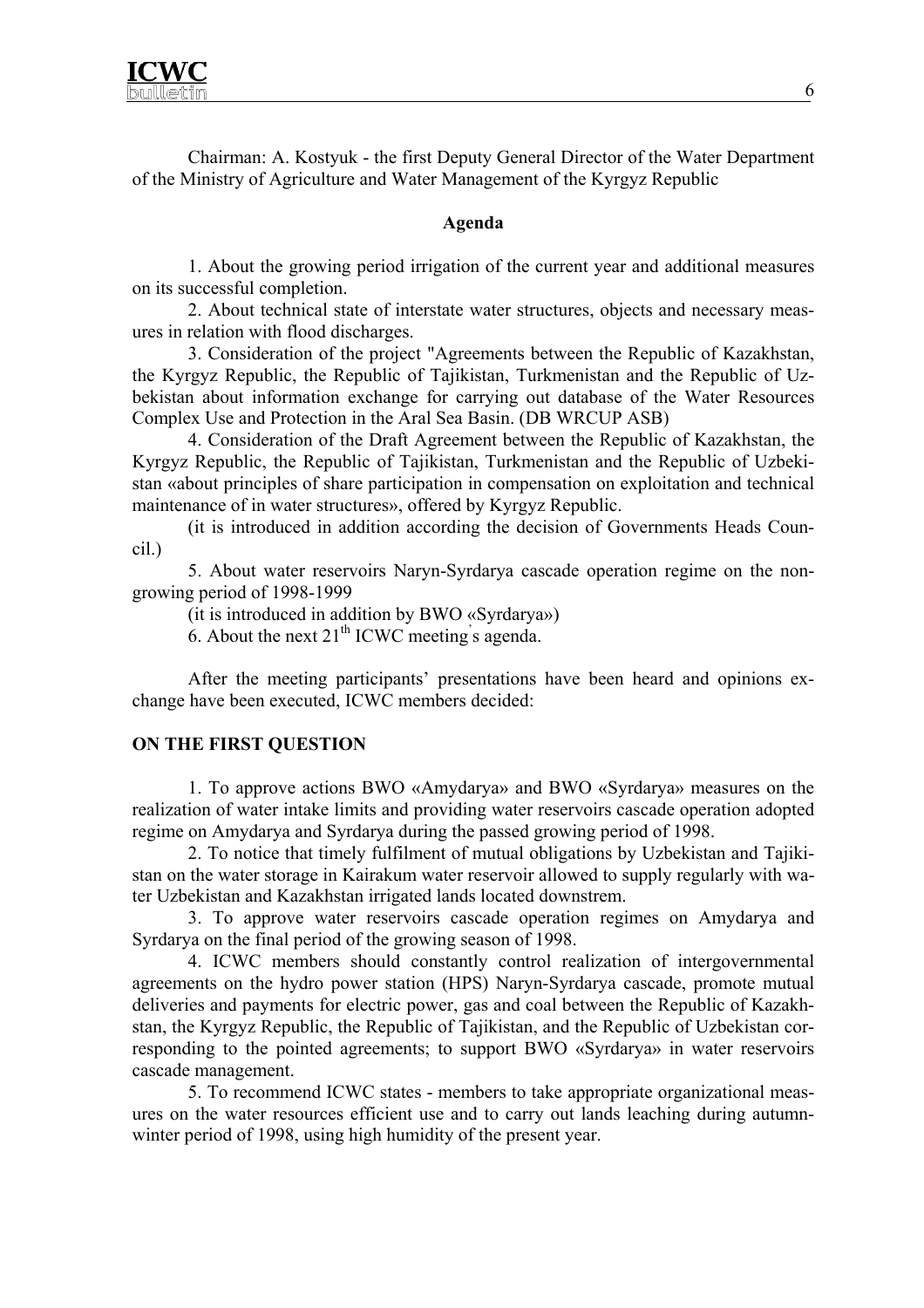

#### **ON THE SECOND QUESTION**

 1. To notice that as the result of increased and durable flood discharges many hydrotechnical structures demand immediate repair-reconstruction works. BWO «Amydarya» and BWO «Syrdarya» should provide entire workability of interstate systems and structures by February 1999.

 2. After the current growing period completion BWO «Amydarya» and BWO «Syrdarya», attracting design, sсientific research organizations' experts, should inspect thoroughly hydro structures and define necessary volume of the reconstruction works. ICWC members to support BWO's in order to find financial means for fulfillment of the reconstruction works and structures repair.

 3. On behalf of ICWC to apply to EC IFAS and Governments of republics concerned in order to direct republics share fees partially for hydro- structures reconstruction..

 4. ICWC Water Organizations should give an efficient assistance to BWO s in order to fulfill indicated works.

#### **ON THE THIRD QUESTION**

1. To take into the consideration SIC ICWC information on the draft of the Agreement "About information exchange...". ICWC members should coordinate draft Agreement with ministries concerned according to internal procedures and submit it to ICWC consideration..

#### **ON PROCEEDING**:

#### **ON FOURTH QUESTION**

1. To take into consideration SIC ICWC information on the draft Agreement between the Republic of Kazakhstan, the Kyrgyz Republic, the Republic of Tajikistan, Turkmenistan and the Republic of Uzbekistan «About principles of the share participation on compensation of operation and maintenance of interstate water structures,» offered by the Kyrgyz Republic.

Water management bodies of the Republic of Kazakhstan, the Kyrgyz Republic, the Republic of Tajikistan, Turkmenistan and the Republic of Uzbekistan should consider draft Agreement proposed and submit their comments to ECIFAS by September 1, 1998.

#### ON THE FIFTH QUESTION

 1. To bring in the offered by BWO «Syrdarya» Naryn-Syrdarya cascade operation regime on the non-growing period of 1998-1999 for discussion and coordination on the working meeting of representatives of Syrdarya river basin states' fuel-power and waterrelated branches.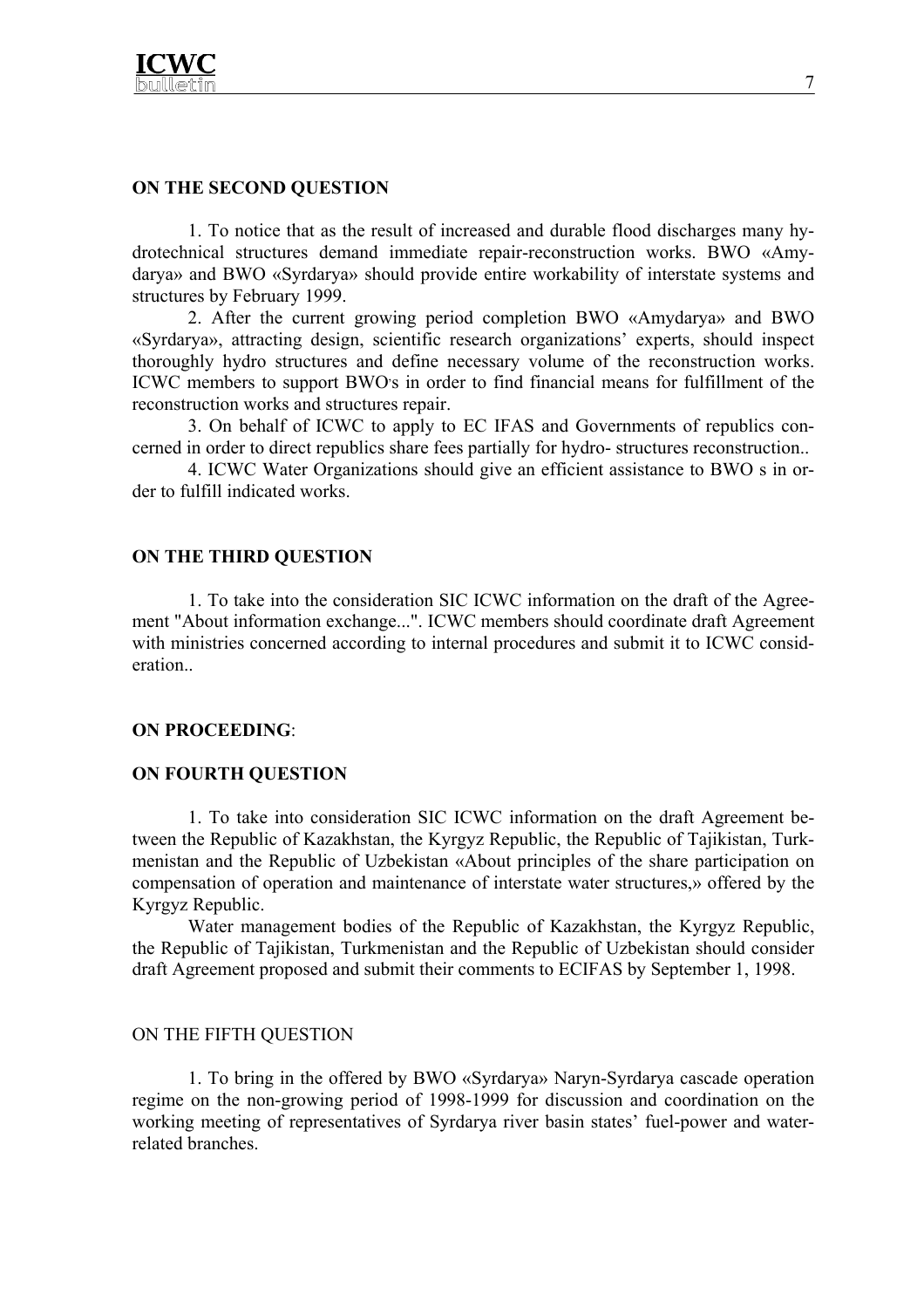

#### **ON THE SIXTH QUESTION**

1. The Next ICWC meeting should be held in October 1998 in the Republic of Tajikistan.

## The next **ICWC** 21-<sup>st</sup> meeting's Agenda

1. Results of the growing period of 1998

(responsible: BWO «Amudarya» and BWO «Syrdarya»).

2. Consideration and discussion of water reservoirs' cascade operation regime and water-intake limites for Amudarya and Syrdarya rivers' basins on the non-growing period of 1998-1999 y.

(responsible: BWO «Amudarya» and BWO «Syrdarya»).

3. Information about progress in European Union ВУФМАС program "Estimation of the water consumption, irrigated lands productivity and possibility of land use of the improvement»

4. Information about the water management specialists vocantional training in Central Àsian states.

(responsible SÍC ICWC)

5. About the next 22-nd ICWC meeting's agenda.

For the Republic of Kazakhstan A. RYABTSEV For the Kyrgyz Republic A. KOSTYUK For the Republic of Tajikistan M. NAZRIYEV For the Turkmenistan T. ALTIYEV For the Republic of Uzbekistan A. JALALOV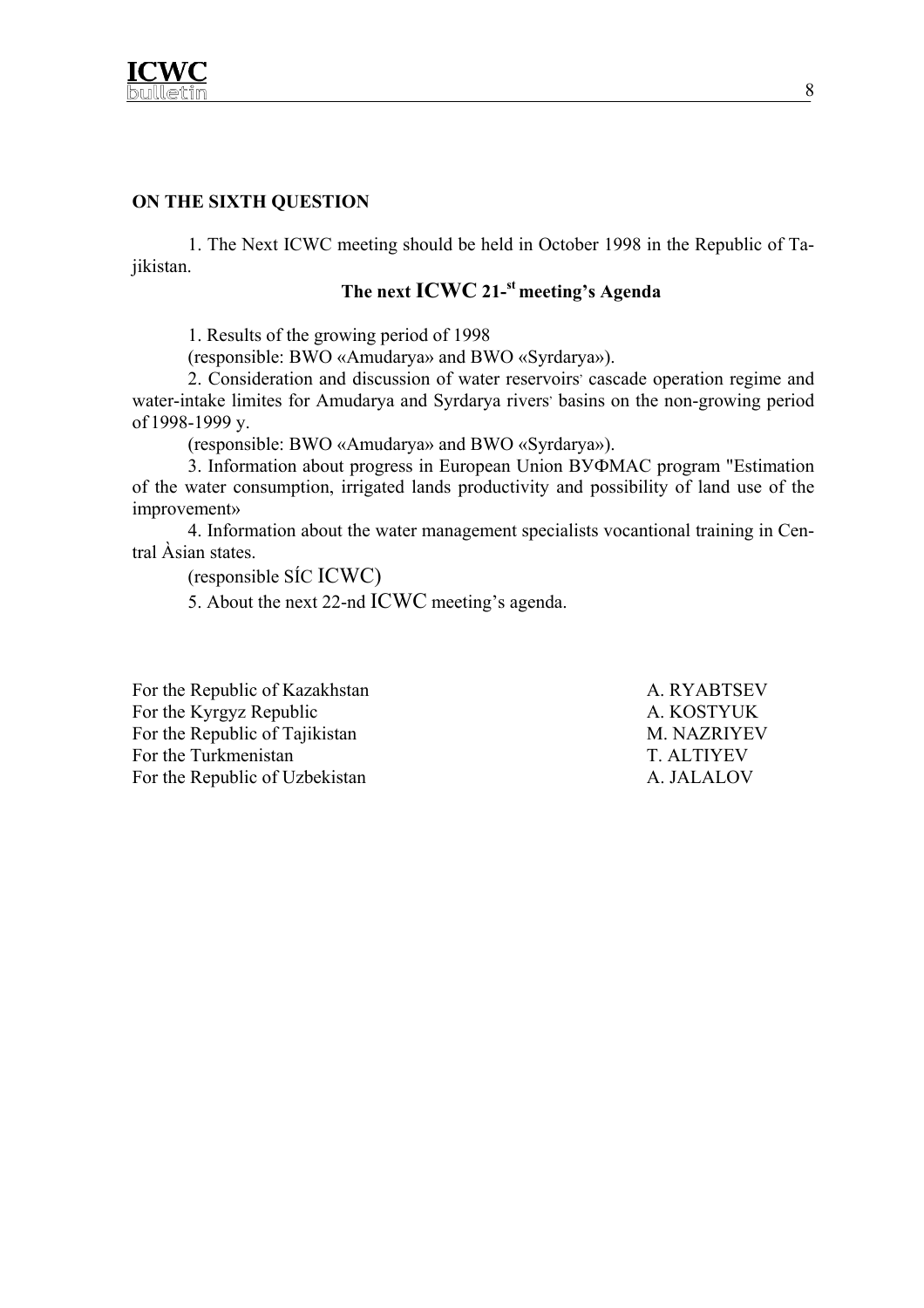

#### *ABOUT THE GROWING PERIOD IRRIGATION OF 1998 AND ADDITIONAL MEASURES ON ITS SUCCESSFUL COMPLETION (BWO AMUDARYA»)1*

On May 15, 1998 at the ICWC meeting in Shymkent corrected water intake limits and water reservoirs cascade regime on the growing period in the Amudarya river basin were approved and also it was charged to take additional measures on its successful conducting; in this direction BWO «Amydarya» together with ICWC state-members did fulfill certain work in order to achieve positive results on the present growing period's successful conducting.

Late Spring, high precipitation obviously effected in a whole water management and agricultural situation in the basin. Unfavourable weather conditions did not allow to the majority of the basin water consumers to use intake limits on the non-growing period, so all over the Republic of Tajikistan saving are 129,3 mln cu. m, over Turkmenistan 254,6 mln cu. m and over the Republic of the Uzbekistan - 544,3 mln cu. M, including the lower reaches: over the Republic of Karakalpakstan -234,3 mln cu. m, over Khoresm - 310 mln cu.m. In this relation decision was taken jontly with ICWC members to permit each state to use under necessity within the non-growing period limits saved during the nongrowing period. However, they promised to keep themselves within the fixed limits on the water year.

Actual water supply by the gauging station Kerky upstream Karakum canal for the current period was 139 % of norm (33,0 cu. km). Especially high water supply was in April - 153 %, in May - 160 %, in June river flow reduced and was 120 % of norm, then in July flow increased and was 137 % of norm. Such high water supply was a result of high precipitation and high temperatures in the region, which caused intensive forming and increasing inflow of the water resources into basin. So after «dry period» cycle the river channel was absolutely not formed and silted and flood discharges passing in the middle and lower reaches of Amudarya river became complicated. Hence BWO «Amudarya» and ICWC members took preventive measures on preparation of the river channel for water passing. However during flood each state was subjected to damage. Water organizations had also financial losses, because of extra and repairs works fulfilled.

Certainly, all above mentioned factors have brought definite changes in actual activity within the current growing period, as well as in water intakes regime and in Amydarya water reservoirs cascade operation regimes. For instance, in order to unload river channel during time of the water situation stabilization and eliminate flood threat decision was made excessive water release over irrigation systems of the Republic of Uzbekistan and Turkmenistan in the lower reaches of river, which were fixed as one-time emergency releases. Totally BWOs emergency releases were equal to 1457 mln cu m, including: over the the Republic of Karakalpakstan - 556,8 mln cu m, over Khorezm veloyat - 565,7 mln cu m, over Dashkhovuz veloyat - 334,5 mln cu m. At 01.08.98 the water volume of Tuyamuyun water reservoir was equal to 6198 mln cu m, last year on this date it was 2123 mln cu m.

 $\overline{a}$ 

<sup>&</sup>lt;sup>1</sup> Information about the first question ICWC meeting s agenda.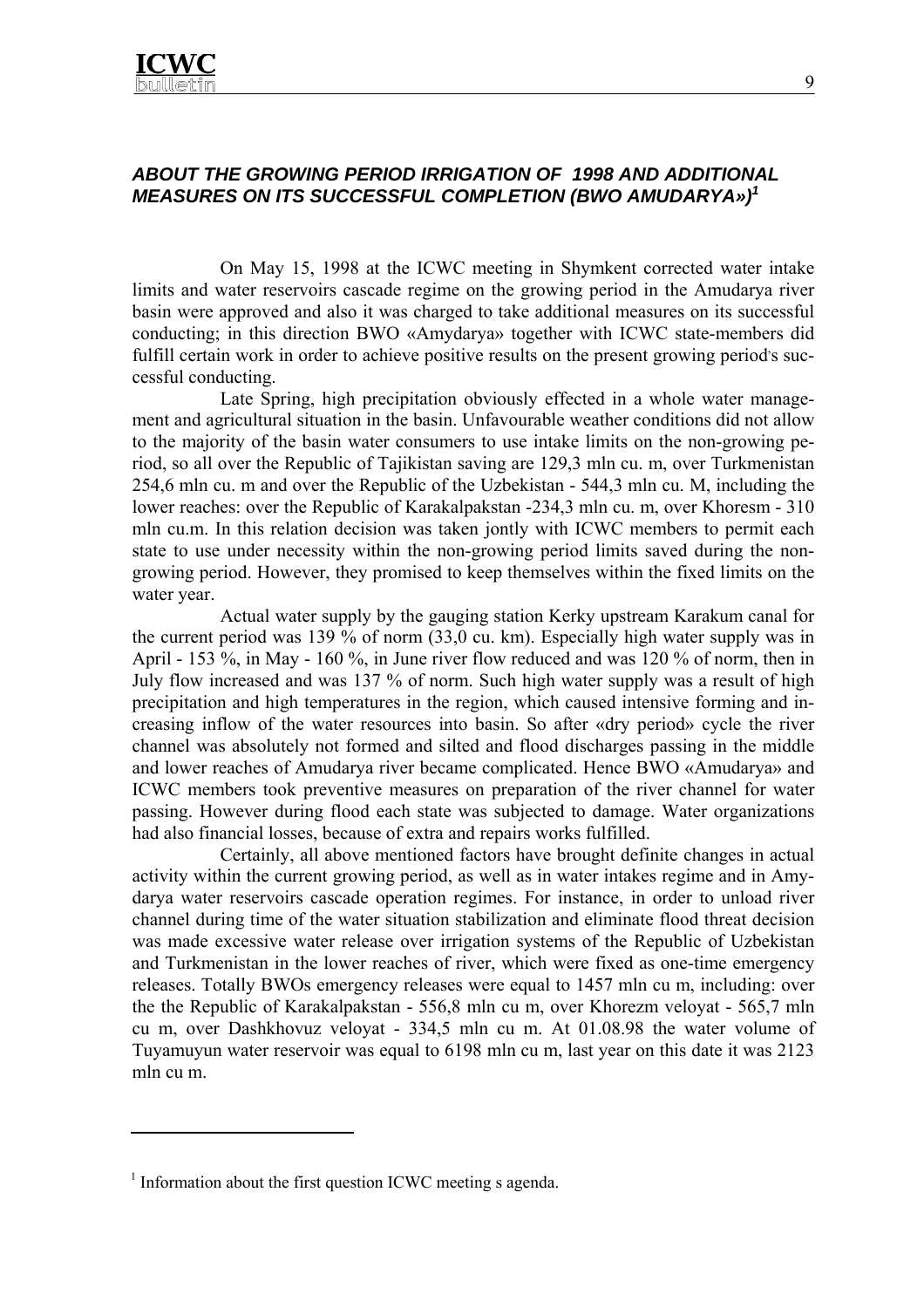The total release from the reservoir was equal to 29,9 cu km, including into the river 27,2 cu km; besides, releases through Takhiatash dam were equal to 13,2 cu km of water. In Nurek water reservoir water storage is ahead of fixed schedule. The same situation can be seen in relation with water storage in on-system water reservoirs of river basin, so on August 1 1998 3947 mln cu m were stored, last year on this date it was 2841,6 mln cu m.

For four months of the current vegetation period under the fixed limit 26155,2 mln cu m, 24566,6 mln cu m was actually used or limit was used on 93,9 % including.

1. The republic of Uzbekistan used limit on 100,5 %, under limit 11215,4 mln cu m actually 11276,1 mln cu m was used.

2. Turkmenistan used the fixed limit on 94,1 %, under limit 10858,5 mln cu m actually usage to 10222,5 mln cu m.

3. The republic of Tajikistan used the fixed limit on 75,2 %, under limit 4081,3 mln cu m, fact was 3068 mln cu m.

Over the river plots fixed limits use is following:

1. Upper reaches - 75,2 %.

2. Middle reaches - 97,5 %, including the Republic of Uzbekistan 97,5 %, Turkmenistan 97,5 %.

3. Lower reaches - 97,3 %, including the Republic of Uzbekistan 102,1 %, Turkmenistan 87,1 %.

Three main consumers provision in the lower reaches of the river for the current period is following:

1. Khorezm - 115,3 %.

2. Dashkhvus- 87,1 %.

3. The Republic of Karakalpakstan - 95,5 %.

The schedule of water supply for the Aral sea river deltas was fulfilled on 714 %, under the schedule 2000 mln cu m, actually 14299 mln cu m was supplied.

Foreseen water supply and created water storage in water reservoirs absolutely cover water consumers demands within the fixed limits on hydrological year and create favourable conditions for water supply to the Aral sea and river deltas.

According to UzHydromet forecast water supply on Kerky gauging station upstream Karakum canal in  $3<sup>rd</sup>$  quarter of 1998 is expected within 109-127 % or in average 118 %. In August water supply on above pointed gauging station is expected within 95- 107 % in average 101 %

Estimating actual and foreseen water situation in the river basin, BWO «Amydarya» considers that by its dynamics and phase, the present humidity is close to actual humidity of 1992.

Considering Nurek hydrostructure operation actual regime it is important to notice that in spite of the water reservoir storage going ahead the fixed schedule, there is certain stability in its operation, which doesn't bring serious changes in operation regime of the river channel, on the contrary, Tuyamuyun reservoir operation actual regime influences greatly water situation in the lower reaches. Within the current year it was happened that Tuyamuyun reservoir leadership has taken decision not taking into account all sides interests, setting actual regime of the hydrostructure operation, they have created a serious tension in water release to the river channel.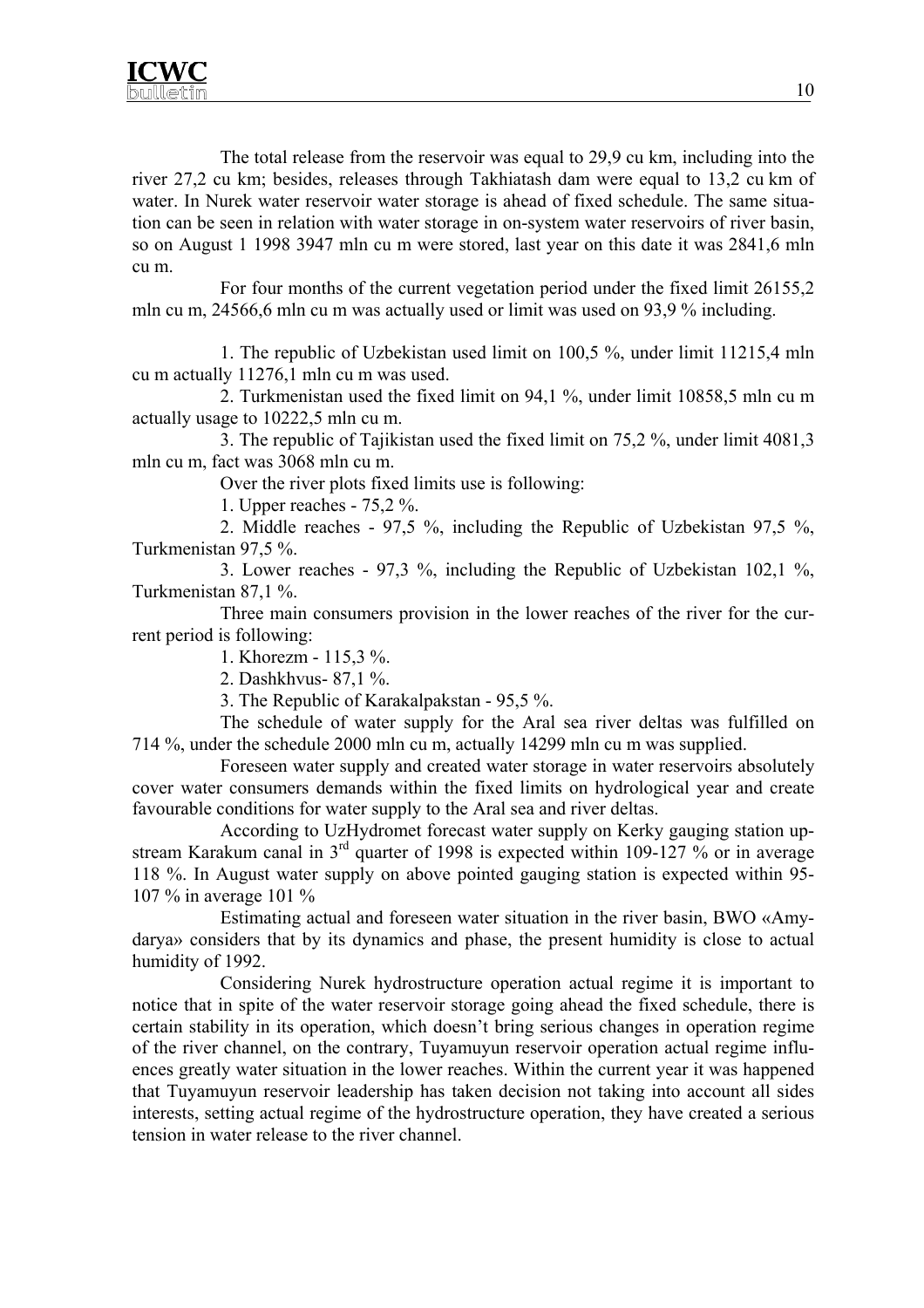

**the** 

Our offers on the stabilization of the total release from Tuyamuyun reservoir not always taken into consideration. At present time there is a positive direction of the total release to the river.

# **About additional measures on successful cfrringout of irrigation within**

#### **vegetation period.**

1. To follow strictly coordinated regimes of water intakes and water reservoirs cascade operation.

2. To provide continiuos water systems under extreme conditions.

3. To carry out coordinated water policy with account of foreseen situation.

#### **In conclusion BWO «Amydarya» offers:**

1. To approve BWO report on fixed water intake limits use for four months of vegetation period of 1998 (according to appendix).

2. To approve corrected regimes of water reservoirs ' cascade operation, submitted to ICWC members ' consideration.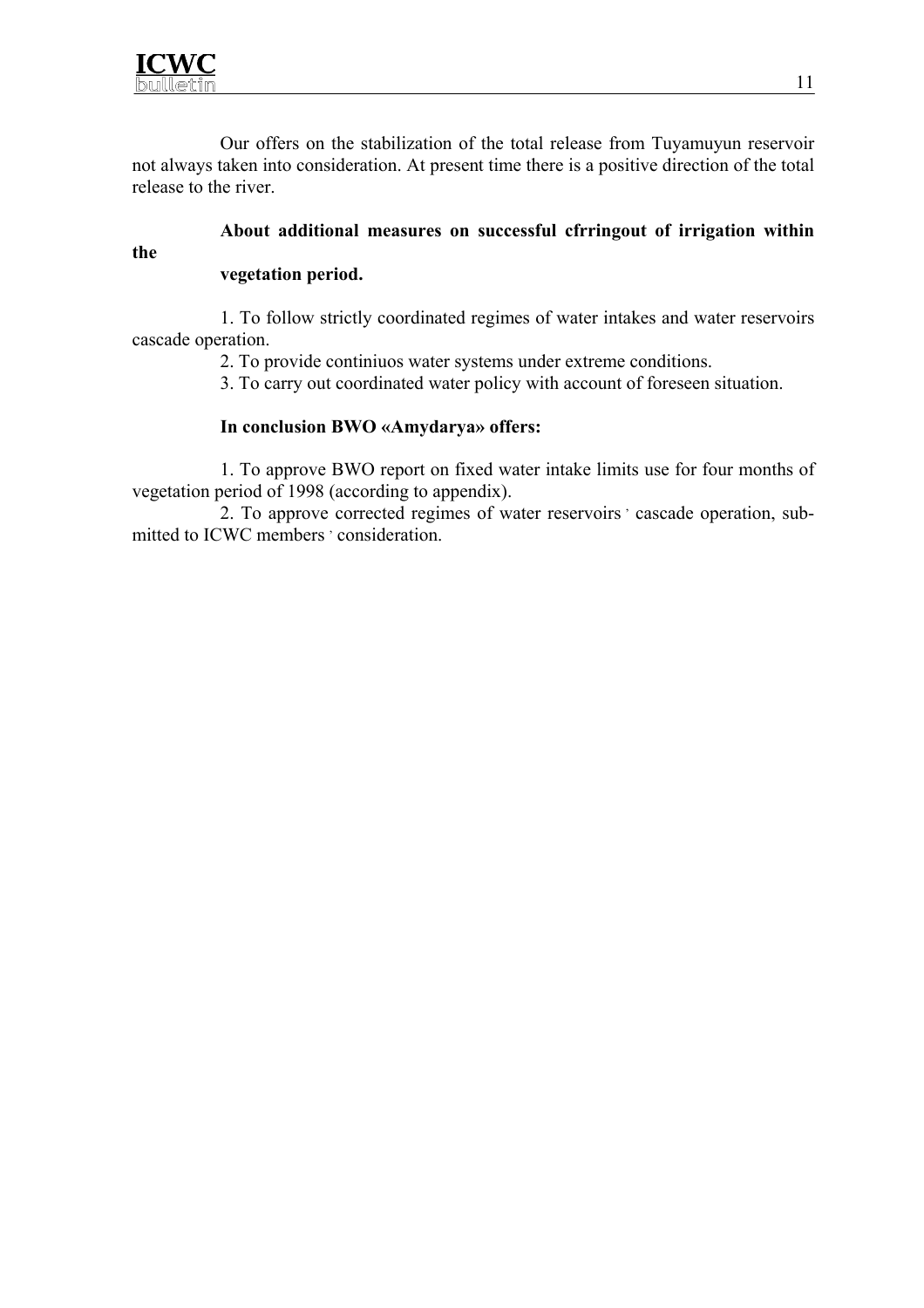## Appendix

About timely and regular provision of all water consumers in accordance with fixed limits and water supply schedule over **«Amydarya»** river for period since 1.04.97 till 1.07.98 by stated plans (mln cu m)

| State, province, water intake         | For the non-growing period of<br>1997-1998 (January, February,<br>March) |            |          | For the growing period of<br>1998 (April, May, June) |               |         | Total for I - half year of.<br>1998. |               |          | $%$ of use |
|---------------------------------------|--------------------------------------------------------------------------|------------|----------|------------------------------------------------------|---------------|---------|--------------------------------------|---------------|----------|------------|
|                                       | limit                                                                    | open limit | actual   | limit                                                | open<br>limit | actual  | limit                                | open<br>limit | actual   |            |
| TURKMENISTAN. TOTAL                   | 4001,2                                                                   | 3838,2     | 3583,6   | 7414,6                                               | 6783,6        | 6783,6  | 11415,8                              | 10621,8       | 10367,2  | 97,6       |
| Karakum canal                         | 1808,4                                                                   | 1795       | 1680,5   | 3974,4                                               | 3776,6        | 3776,6  | 5782,8                               | 5571,6        | 5457,1   | 97,9       |
| lebap veloyat - TOTAL                 | 801,8                                                                    | 764,8      | 695,6    | 1181,1                                               | 1215,5        | 1215,5  | 1982,9                               | 1980,3        | 1911,1   | 96,5       |
| Dashkhovus veloyat - TOTAL            | 1391                                                                     | 1278,4     | 1207,5   | 2259,1                                               | 1791,5        | 1791,5  | 3650,1                               | 3069,9        | 2999     | 97,7       |
| Besides that sanitary release         | $\Omega$                                                                 | 0          | $\theta$ |                                                      |               |         | $\Omega$                             |               | $\theta$ | 0,0        |
| Energency-ecological release.         |                                                                          |            | 113,7    | 0                                                    |               | 334,5   | $\Omega$                             |               | 448,2    | 0,0        |
| <b>UZBEKISTAN - TOTAL</b>             | 3699,3                                                                   | 4373,5     | 3830,5   | 7097,8                                               | 7201,2        | 7201,2  | 10797,1                              | 11574,7       | 11031,7  | 95,3       |
| Karshi canal                          | 728,9                                                                    | 997,9      | 998,5    | 1353,9                                               | 1341,6        | 1341,6  | 2082,8                               | 2339,5        | 2340,1   | 100,0      |
| Amubuhara canal                       | 924,1                                                                    | 885,2      | 885,9    | 1153,4                                               | 1251,2        | 1251,2  | 2077,5                               | 2136,4        | 2137,1   | 100,0      |
| Khorezm veloyat - TOTAL               | 1140                                                                     | 1083,9     | 773,9    | 1638,2                                               | 1678,7        | 1678,7  | 2778,2                               | 2762,6        | 2452,6   | 88,8       |
| Besides that sanitary release         | 98,4                                                                     | 97,1       | 15,3     |                                                      |               | 0       | 98,4                                 | 97,1          | 15,3     | 15,7       |
| Besides that energency-ecological re- |                                                                          |            |          |                                                      |               | 565,7   | $\Omega$                             |               | 565,7    | 0,0        |
| lease.                                |                                                                          |            |          |                                                      |               |         |                                      |               |          |            |
| KARAKALPAKSTAN - TOTAl                | 906,3                                                                    | 1406,5     | 1172,2   | 2952,3                                               | 2929,7        | 2929,7  | 3858,6                               | 4336,2        | 4101,9   | 94,6       |
| Besides that sanitary release         | 173,4                                                                    | 265,1      | 265,1    |                                                      |               | 0       | 173,4                                | 265,1         | 202,6    | 76,4       |
| Energency-ecological release.         | $\Omega$                                                                 | 0          | 227,6    | 0                                                    |               | 356     | $\theta$                             |               | 583,6    | 0,0        |
| The TOTAL from Amudarya               | 7700,5                                                                   | 8211,7     | 7414,1   | 14512,4                                              | 13984,8       | 13984,8 | 22212,9                              | 22196,5       | 21398,9  | 96,4       |
| Besides that:                         |                                                                          |            |          |                                                      |               |         |                                      |               |          |            |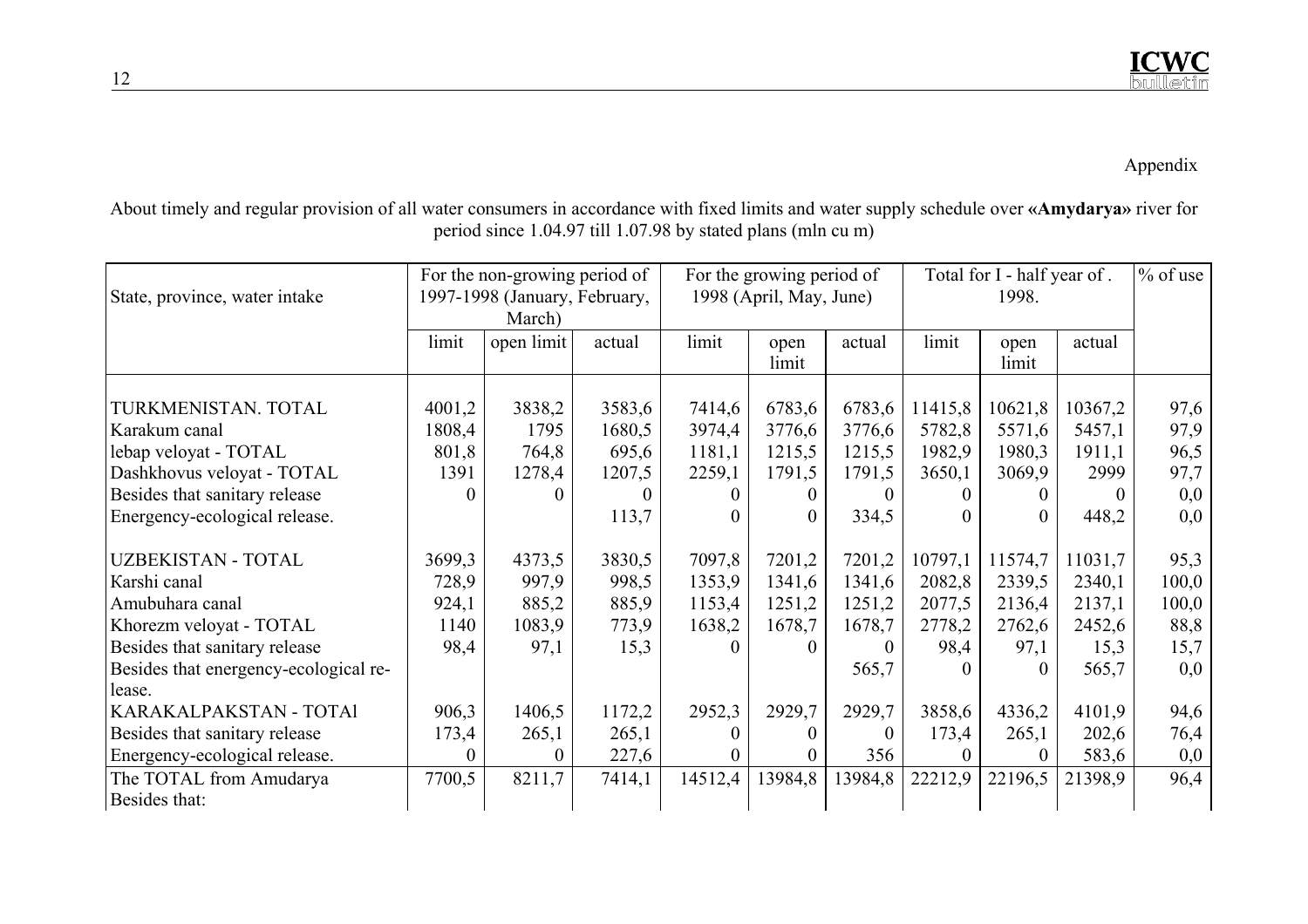| State, province, water intake | For the non-growing period of<br>1997-1998 (January, February, |            |                | For the growing period of<br>1998 (April, May, June) |               |        | Total for I - half year of.<br>1998. |               |        | $\%$ of use |
|-------------------------------|----------------------------------------------------------------|------------|----------------|------------------------------------------------------|---------------|--------|--------------------------------------|---------------|--------|-------------|
|                               |                                                                | March)     |                |                                                      |               |        |                                      |               |        |             |
|                               | limit                                                          | open limit | actual         | limit                                                | open<br>limit | actual | limit                                | open<br>limit | actual |             |
| Surkhndarya province          | 67,9                                                           | 36,1       | 35,7           | 415,3                                                | 312,1         | 312,1  | 483,2                                | 348,2         | 347,8  | 99,9        |
| TAJIKISTAN - TOTAL            | 626,4                                                          | 669,6      | 540,3          | 2781                                                 | 1935          | 1935   | 3407,4                               | 2604,6        | 2475,3 | 95,0        |
| Pyandj river                  | 91,7                                                           | 13         | $\theta$       | 540,1                                                | 283,7         | 283,7  | 631,8                                | 296,7         | 283,7  | 95,6        |
| Vakhsh river                  | 496,8                                                          | 651        | 540,3          | 1997,5                                               | 1466,6        | 1466,6 | 2494,3                               | 2117,6        | 2006,9 | 94,8        |
| Kafirnigan river              | 37,9                                                           | 5,6        | $\overline{0}$ | 243,4                                                | 184,7         | 184,7  | 281,3                                | 190,3         | 184,7  | 97,1        |
| The total from river basin.   | 8394,8                                                         | 8917,4     | 7990,1         | 17708.7                                              | 16231.9       | 1231.9 | 26103,5                              | 25149.3       | 24222  | 96,3        |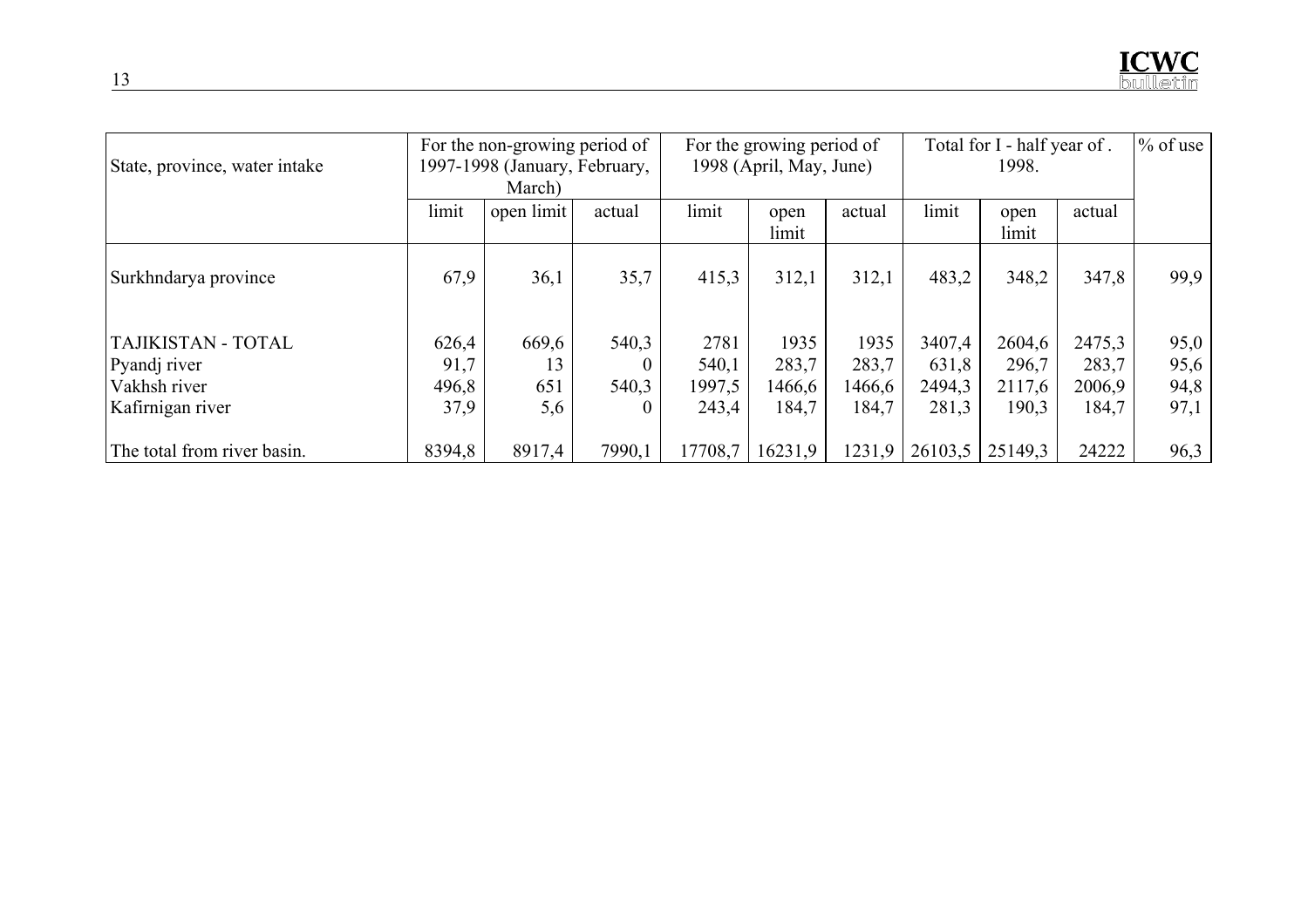## ANALYSIS<br>
of water intake fixed limits use during the growing period by 01.08.98 in Amudarya river basin.

| Name                       | Limit on | Accumulated by |               | Over     | Saved        | $\frac{0}{0}$ | Actual  | $%$ of    |
|----------------------------|----------|----------------|---------------|----------|--------------|---------------|---------|-----------|
|                            | period   |                | $01.08.98$ г. | taken    |              |               | 1997 y. | 1998/1997 |
|                            |          | Limit          | Actual        |          |              |               |         |           |
|                            |          |                |               |          |              |               |         |           |
| The republic of Tajikistan | 6198,9   | 4081,3         | 3068          |          | 1013,3       | 75,2          | 3382,5  | 90,7      |
| The republic of Uzbekistan | 15247    | 11215,4        | 11276,1       | $-60,7$  |              | 100,5         | 9366,2  | 120,4     |
| From them: KMK             | 2700     | 1862,8         | 1808          |          | 54,8         | 97,1          | 1870,2  | 96,7      |
| АБМК                       | 2832     | 1948,3         | 1907,4        |          | 40,9         | 97,9          | 1501,4  | 127,0     |
| The total: middle reaches  | 5532     | 3811,1         | 3715,4        |          | 95,7         | 97,5          | 3371,6  | 110,2     |
| Khorezm                    | 3315     | 2462,7         | 2840,4        | $-377,7$ |              | 115,3         | 2279,8  | 124,6     |
| Karakalpakstan             | 6400     | 4941,5         | 4720,4        |          | 221,1        | 95,5          | 3714,8  | 127,1     |
| The total: lower reaches   | 9715     | 7404,2         | 7560,8        | $-156,6$ |              | 102,1         | 5994,6  | 126,1     |
| Turkmenistan<br>From them: | 16000    | 10858,5        | 10222,5       |          | 636          | 94,1          | 9493    | 107,7     |
| Karakum kanal              | 8059     | 5533,9         | 5336,1        |          | 197,8        | 96,4          | 4861,9  | 109,8     |
| Lebap veloyat              | 2811     | 1851,6         | 1862,9        | $-11,3$  |              | 100,6         | 1790,2  | 104,1     |
| The total: middle reaches  | 10870    | 7385,5         | 7199          |          | 186,5        | 97,5          | 6652,1  | 108,2     |
| Dashkhovuz veloyat         | 5130     | 3473           | 3023,5        |          | 449,5        | 87,1          | 2840,9  | 106,4     |
|                            |          |                |               |          |              |               |         |           |
| The total over basin       | 37445,9  | 26155,2        | 24566,6       |          | 1588,6       | 93,9          | 22241,8 | 110,5     |
| including:                 |          |                |               |          | $\mathbf{0}$ |               |         |           |
| The upper reaches          | 6198,9   | 4081,3         | 3068          |          | 1013,3       | 75,2          | 3382,5  | 90,7      |
| Middle reaches             | 16402    | 11196,6        | 10914,4       |          | 282,2        | 97,5          | 10023,7 | 108,9     |
| Lower reaches              | 14845    | 10877,2        | 10584,3       |          | 292,9        | 97,3          | 8835,5  | 119,8     |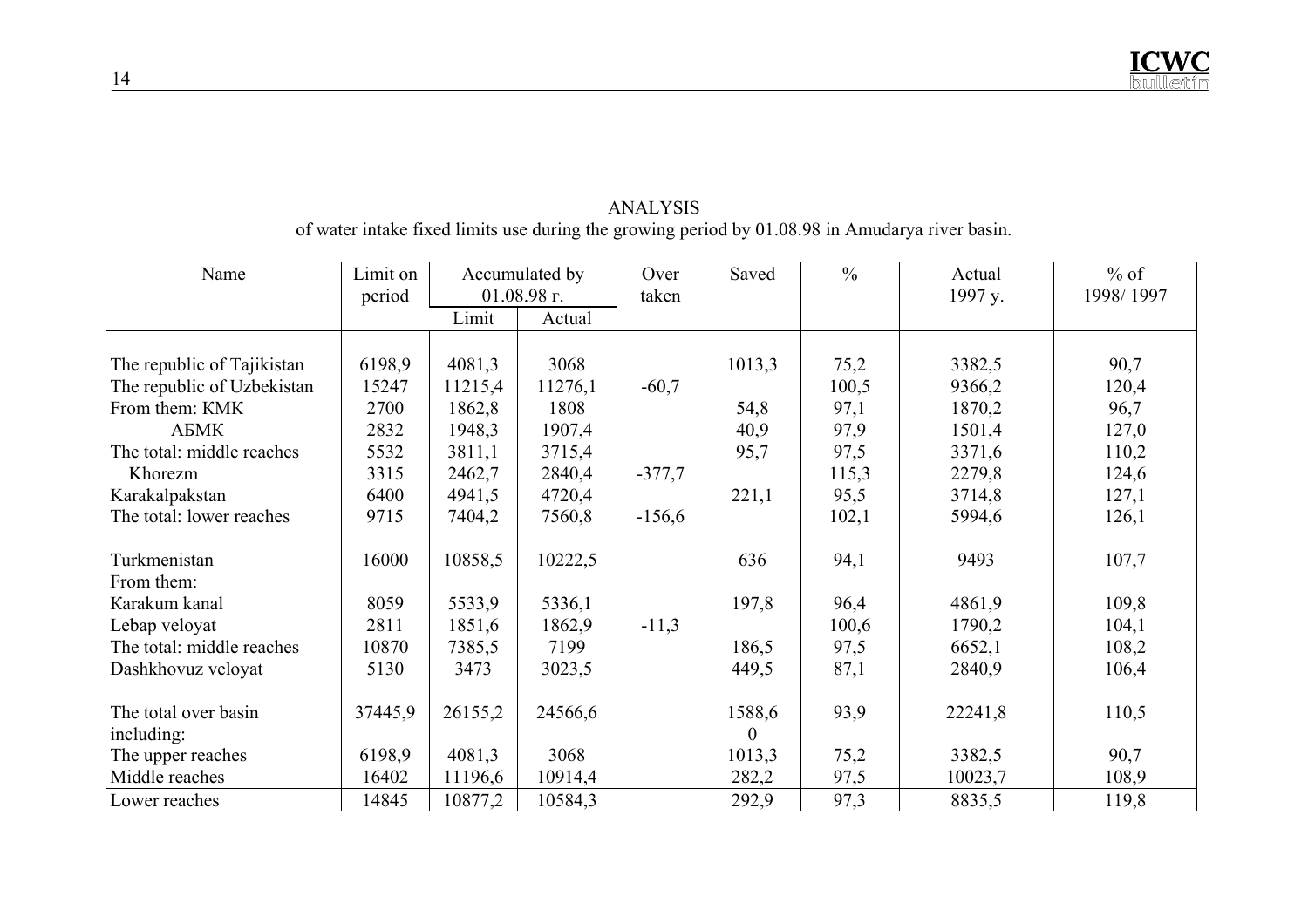| Name                                                                                         | Limit on<br>period | Accumulated by<br>$01.08.98$ r. |                                                    | Over<br>taken | Saved | $\frac{0}{0}$ | Actual<br>1997 y. | $%$ of<br>1998/1997 |
|----------------------------------------------------------------------------------------------|--------------------|---------------------------------|----------------------------------------------------|---------------|-------|---------------|-------------------|---------------------|
|                                                                                              |                    | Limit                           | Actual                                             |               |       |               |                   |                     |
| Besides that, Surkhandarya<br>veloyat.                                                       | 1000               | 670,8                           | 468,5                                              |               | 202,3 | 69,8          | 608,1             | 77,0                |
| Emergency-ecological release<br>from them:                                                   |                    |                                 |                                                    |               |       |               |                   |                     |
| Uzbekistan, including:<br>Khorezm<br>Karakalpakstan<br>Turkmenistan, meluling:<br>Dashkhovus |                    |                                 | 1457<br>1122,5<br>565,7<br>556,8<br>334,5<br>334,5 |               |       |               |                   |                     |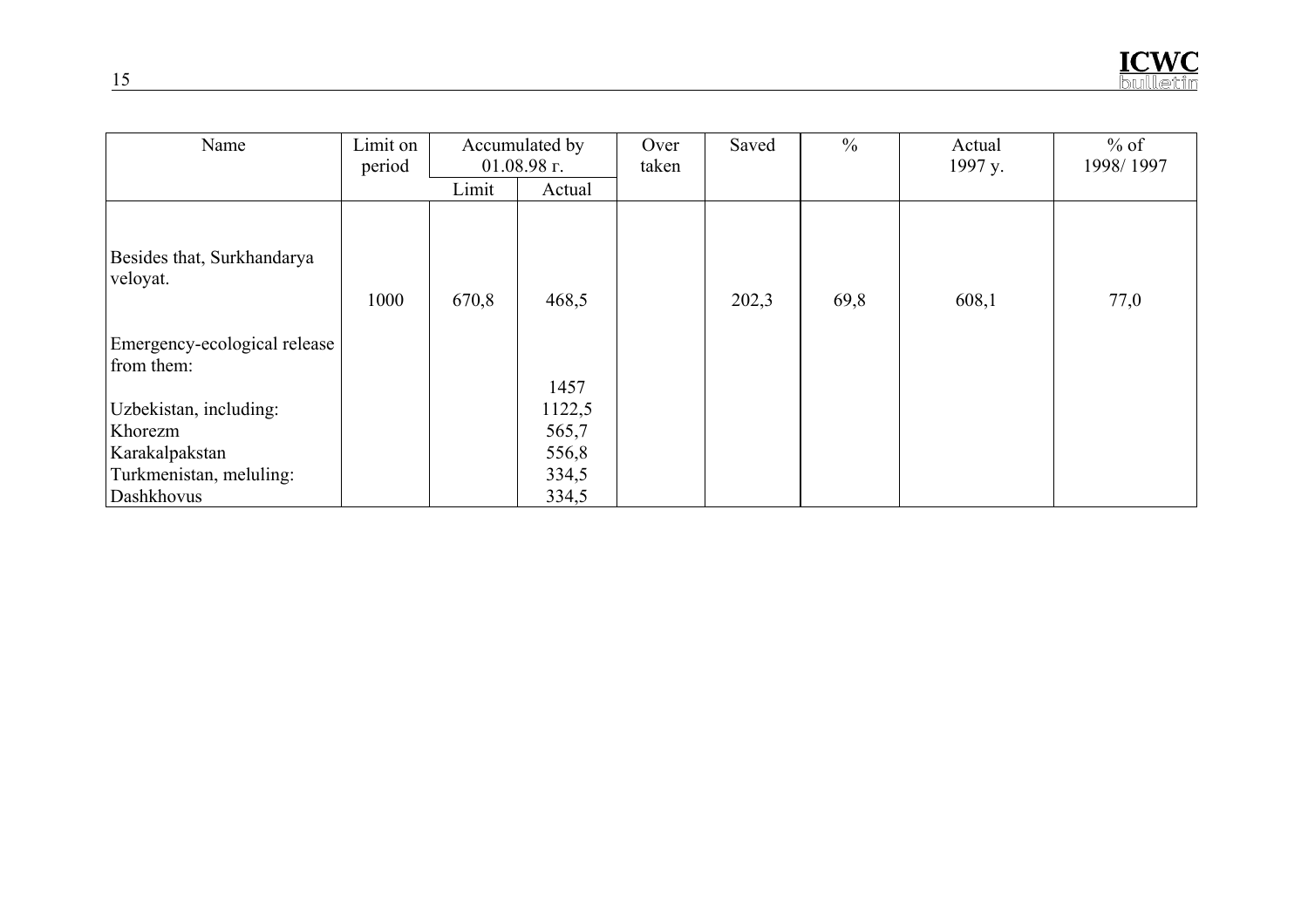#### **ABOUT WATER SUPPLY TO THE ARAL SEA AND AMYDARYA RIVER DELTA DURING THE GROWING PERIOD BY 01.08.1998.**

| <b>NAME</b>                                                      | April      | May          | June         | July          | August                  | September         |      | Water supply since<br>01.04. till 01.07.98 г |     |
|------------------------------------------------------------------|------------|--------------|--------------|---------------|-------------------------|-------------------|------|----------------------------------------------|-----|
|                                                                  |            |              |              |               |                         |                   | plan | actual                                       |     |
| g/s Samanbay                                                     | 133        | 3107         | 5365         | 4288          |                         |                   | 1333 | 12893                                        | 967 |
| Total release from<br>canal system<br><b>Kyzytken</b> and Suenly | 73         | 131          | 151          | 201           |                         |                   |      | 556                                          |     |
| Collector-Drainage<br>network                                    | 144        | 192          | 254          | 260           |                         |                   | 667  | 850                                          | 127 |
| The total:<br>Accumulated                                        | 350<br>350 | 3430<br>3780 | 5770<br>9550 | 4749<br>14299 | $\overline{0}$<br>14299 | $\theta$<br>14299 | 2000 | 14299                                        | 714 |

Remark. Data about water supply to the Aral Sea Coastal Zone are coordinated with Gravhydromet of the Republic of Uzbekistan.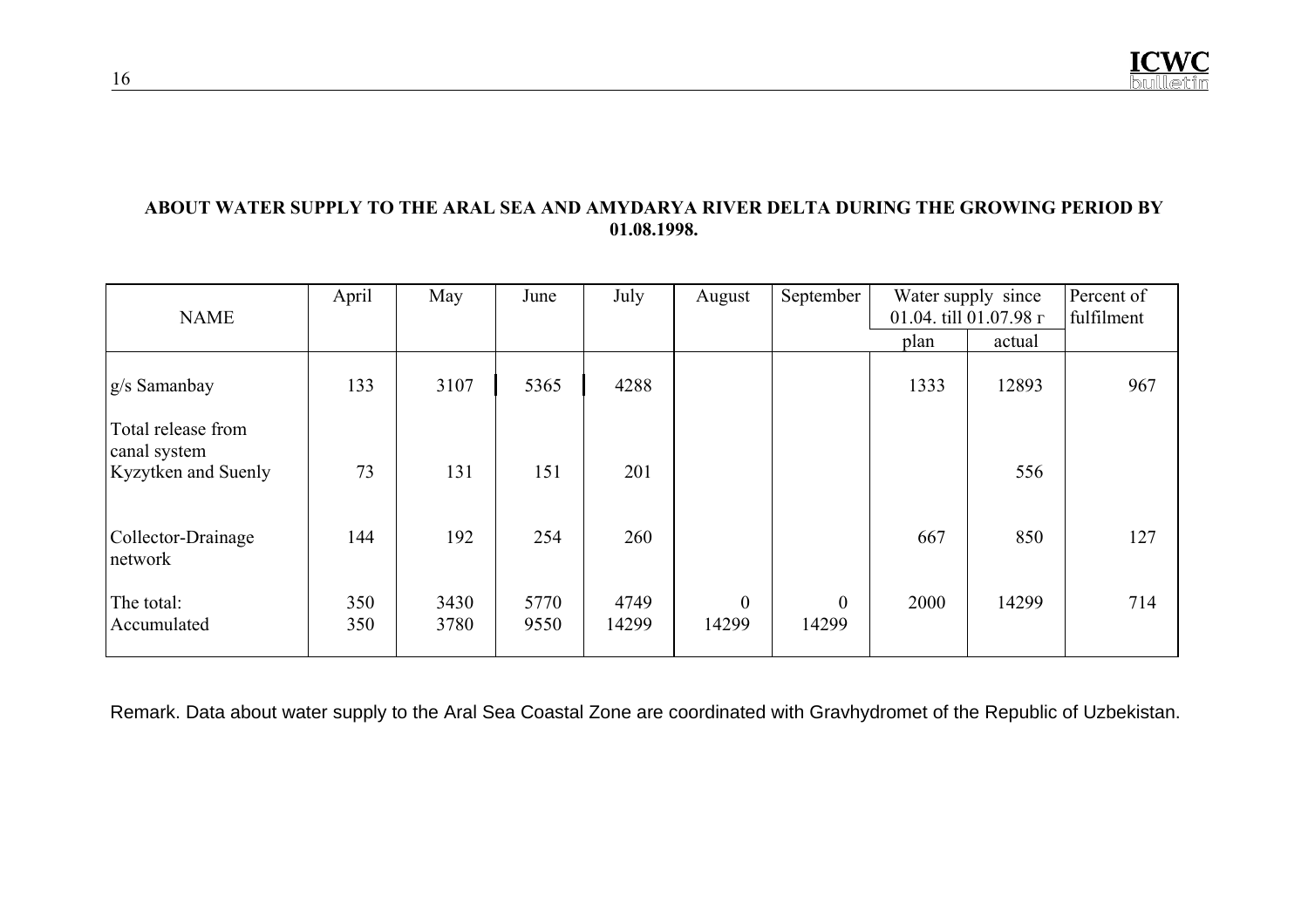| Nurek water reservoirs             | Measure-  | Actual |        |        |        | Forecast | <b>TOTAL</b> |       |
|------------------------------------|-----------|--------|--------|--------|--------|----------|--------------|-------|
|                                    | ment unit | April  | May    | June   | July   | August   | September    |       |
| Inflow                             | m cu/sec  | 912    | 1416   | 1566   | 2259   | 1321     | 684          | 21578 |
| Water losses                       | m cu/sec  | -89    | 82     | -8     |        | - 1      | 31           | 49    |
| Volume: on the beginning of period | mln m cu  | 5879   | 7256   | 7733   | 8356   | 9942     | 10673        | 5879  |
| at the end of the period           | mln m cu  | 7256   | 7733   | 8356   | 9942   | 10673    | 10552        | 10552 |
| $Accumulated. (+), released(-)$    | mln m cu  | 1377   | 477    | 623    | 1586   | 731      | $-121$       | 4673  |
| Altitude: the end of the period    | m         | 874,20 | 880,15 | 887,57 | 904,65 | 910,73   | 910,52       |       |
| Release from water resevoir        | m cu/sec  | 469    | 1156   | 1334   | 1666   | 1048     | 700          | 16856 |

# OPERATION SCHEDULE of Nurek and Tuyamuyun water reservoirs on period since April 1998 till September 1998.

| Tuyamuyun water resevoir            | Measure-  |        |        | Actual | Forecast | Totalo  |           |        |
|-------------------------------------|-----------|--------|--------|--------|----------|---------|-----------|--------|
|                                     | ment unit | April  | May    | June   | July     | August  | September |        |
| Inflow                              | m cu/sec  | 1394   | 3643   | 3247   | 5281     | 2511    | 1383      | 46244  |
| Water losses                        | m cu/sec  | 406    | 711    | 81     | 775      | 133     | 302       | 6382   |
| Volume: on the beginning of period  | mln m cu  | 5425   | 5528   | 5842   | 4916     | 6198    | 5045      | 5425   |
| at the end of the period            | mln m cu  | 5528   | 5842   | 4916   | 6198     | 5045    | 4978      | 4978   |
| Accumulated. $(+)$ , released $(-)$ | mln m cu  | 103    | 314    | $-926$ | 1282     | $-1153$ | $-67$     | $-447$ |
| Altitude: the end of the period     | m         | 128,32 | 128,42 | 126,31 | 129,64   | 126,84  | 126,54    |        |
| Release from water resevoir         | m cu/sec  | 949    | 2815   | 3523   | 4027     | 2808    | 1107      | 40310  |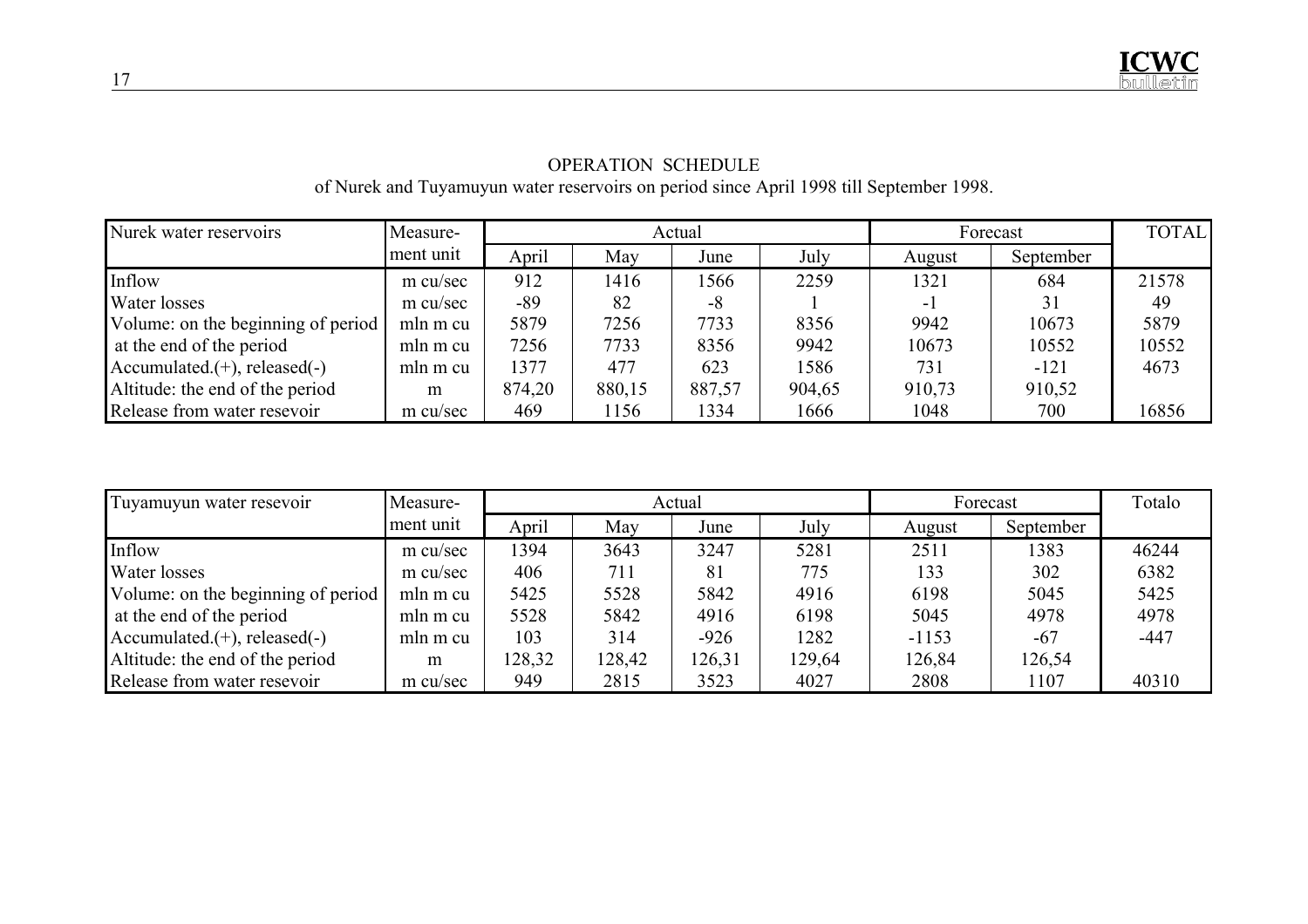

#### *ABOUT THE GROWING PERIOD 1998 IRRIGATION AND ADDITIONAL MEASURES ON ITS SUCCESSFUL COMLETION (BWO «SYRDARYA»)*

Water intake limits on the second half of growing period were approved on ICWC meeting in Askhabad on February 21, 1998, and in relation with the water provision change in SyrDarya basin were corrected together with water reservoirs Naryn - Syrdarya cascade operation regime in Shymkent on May 15, 1998

Forecasts of Central Àsian countries Glavhydromets couldn't reliably enough prove the volume of expected water resources in the Syrdarya basin: initially dry season was expected (according to forecast of 9.01.98 65-81% of normal inflow to the upper reservoirs and lateral inflow), after that expected volumes increased (up to 81-130% of norm according to the forecast of 10.04.98.). Cascade operation regime and water intake limits were corrected taking into account these data.

It should be noticed that the tendency of water provision increase was marked in some cases already during non-growing and growing period and releases in Arnasay sink in February-March 1998 had place not only because of deflections of Toktogul and Kairakkum water reservoirs operation regime, but also due to the value of lateral inflow to Syrdarya trunk on Kairakkum - Chrdara site turned out almost two times more than expected (185 %).

But actual water supply during the last half of the growing period exceeded all forecasts and in some cases one could say about its abnormal character (Kardarya and Chirchik),besides that in June average monthly inflow to Andijan water reservoir turned out the highest for all period of observations on this gauging station (since1925). Pointed factors significantly changed water situation in the basin.

Firstly, this touched main water reservoirs of Naryn-Syrdarya cascade, which regime (change of volumes and dynamics of releases from them during four months of vegetation period) in shown in Table 1 and 2.

Table 1

| Water reservoir | Reservoirs volume mln m cu |               |        |              |  |  |  |  |
|-----------------|----------------------------|---------------|--------|--------------|--|--|--|--|
|                 | By 1.04.1998               | On 1.08. 1998 |        | By 1.08.1997 |  |  |  |  |
|                 |                            | Schedule      | Actual |              |  |  |  |  |
| Toktogul        | 7247                       | 10332         | 13629  | 11449        |  |  |  |  |
| Andijan         | 632                        | 1130          | 1723   | 745          |  |  |  |  |
| Charvak         | 566                        | 1691          | 2006   | 1818         |  |  |  |  |
| Kairakkum       | 3211                       | 2025          | 2883   | 2130         |  |  |  |  |
| Chardare        | 5218                       | 1408          | 3504   | 1577         |  |  |  |  |
| Total           | 16874                      | 16586         | 23745  | 17719        |  |  |  |  |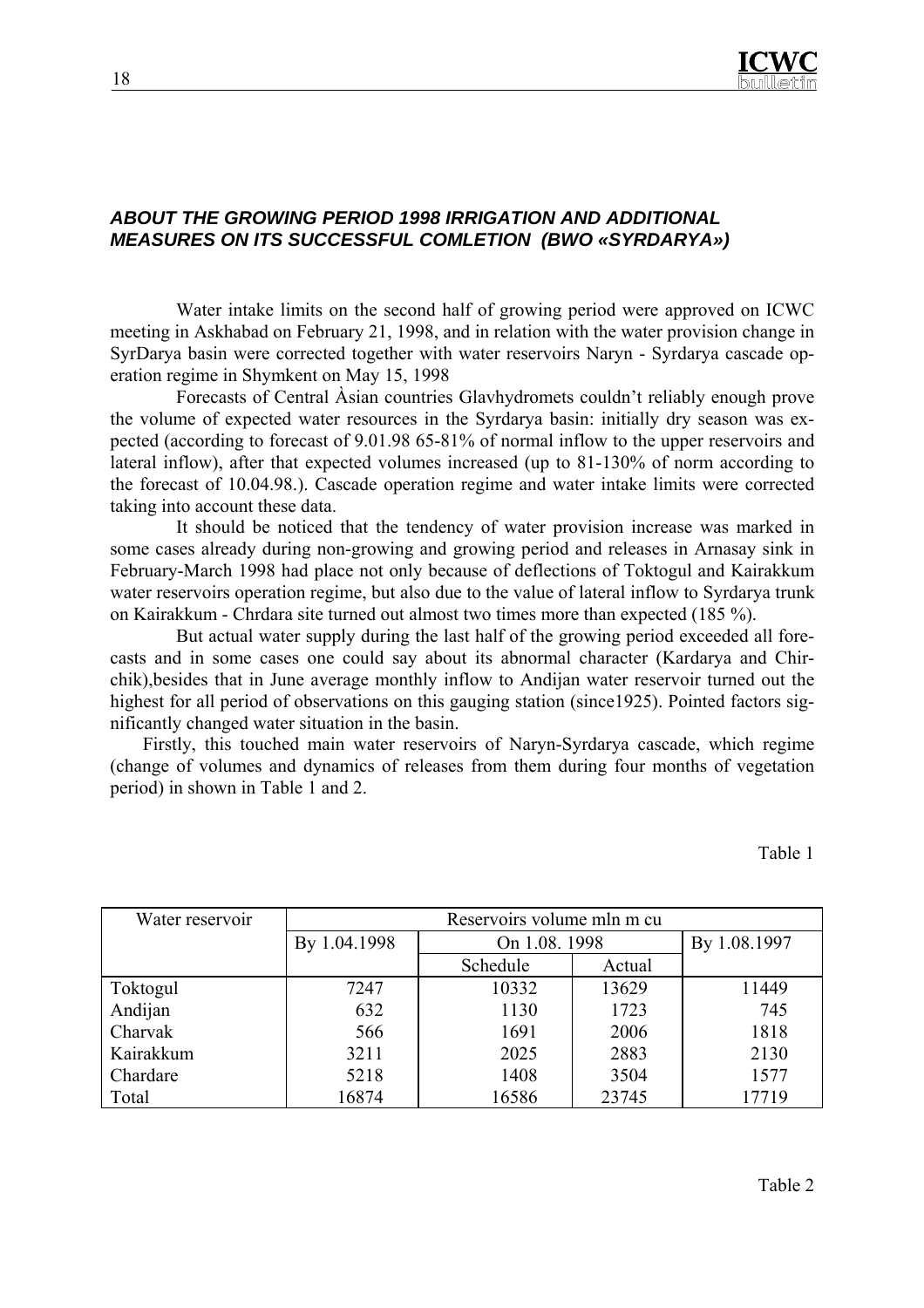

| Water reservoir | Releases mln m cu |        |  |  |  |
|-----------------|-------------------|--------|--|--|--|
|                 | Schedule          | Actual |  |  |  |
| Toktogul        | 4356              | 2172   |  |  |  |
| Andijan         | 1505              | 3503   |  |  |  |
| Charvak         | 4016              | 4623   |  |  |  |
| Kairakkum       | 5410              | 7562   |  |  |  |
| Chardare        | 6100              | 9728   |  |  |  |
| Total           | 21387             | 27588  |  |  |  |

If by the beginning of the growing period water stores in main water reservoirs of Naryn-Syrdarya cascade were 3,6 cu km less, than on same date of the last year, so, as the Table 1 shows, after four months of the growing period it was already 6 cu cm more, than on August 1 last year. During four months 6,2 cu km water more were releases from reservoirs to compare with foreseen by schedule (Table 2).

Tables 3 and 4 present data about water diversion from Syrdarya river during growing period and other characteristics of water management since April 1 till August 1, 1998. Water supply was fulfilled according to limits and applications of state-water consumers.

Table 3

| Republic, water management area          | ICWC limit,<br>Actual |      | $\frac{0}{0}$ |
|------------------------------------------|-----------------------|------|---------------|
|                                          | mln cu m              |      |               |
| Kyrgyz Republic                          | 200                   | 86   | 43,2          |
| The Republic of Uzbekistan               | 8800                  | 5408 | 61,5          |
| The Republic of Tajikistan               | 1800                  | 1037 | 57,6          |
| Republic of Kazakhstan<br>(canal)<br>The | 800                   | 247  | 30,9          |
| «Dostik»)                                |                       |      |               |
|                                          |                       |      |               |

Besides:

Table 4

| <b>Parametrs</b>                   | By schedule, | Actual |  |
|------------------------------------|--------------|--------|--|
|                                    | mln cu m     |        |  |
| In flow to Chadara water reservoir | 3558         | 9471   |  |
| Water supply in Aral Sea           | 664          | 2234   |  |

In the result, within four months of 1998 there were following changes in Syrdarya water-management complex operation:

past period is characterized by small water diversion;

release of cascade channel water reservoirs began only in July;

Charvak water reservoir kept entire volume, operating in ordinary regime;

sanitary releases regime is provided in the middle and lower reaches of Syrdarya, that promotes to keep favorable ecological-epidemiological situation in the basin;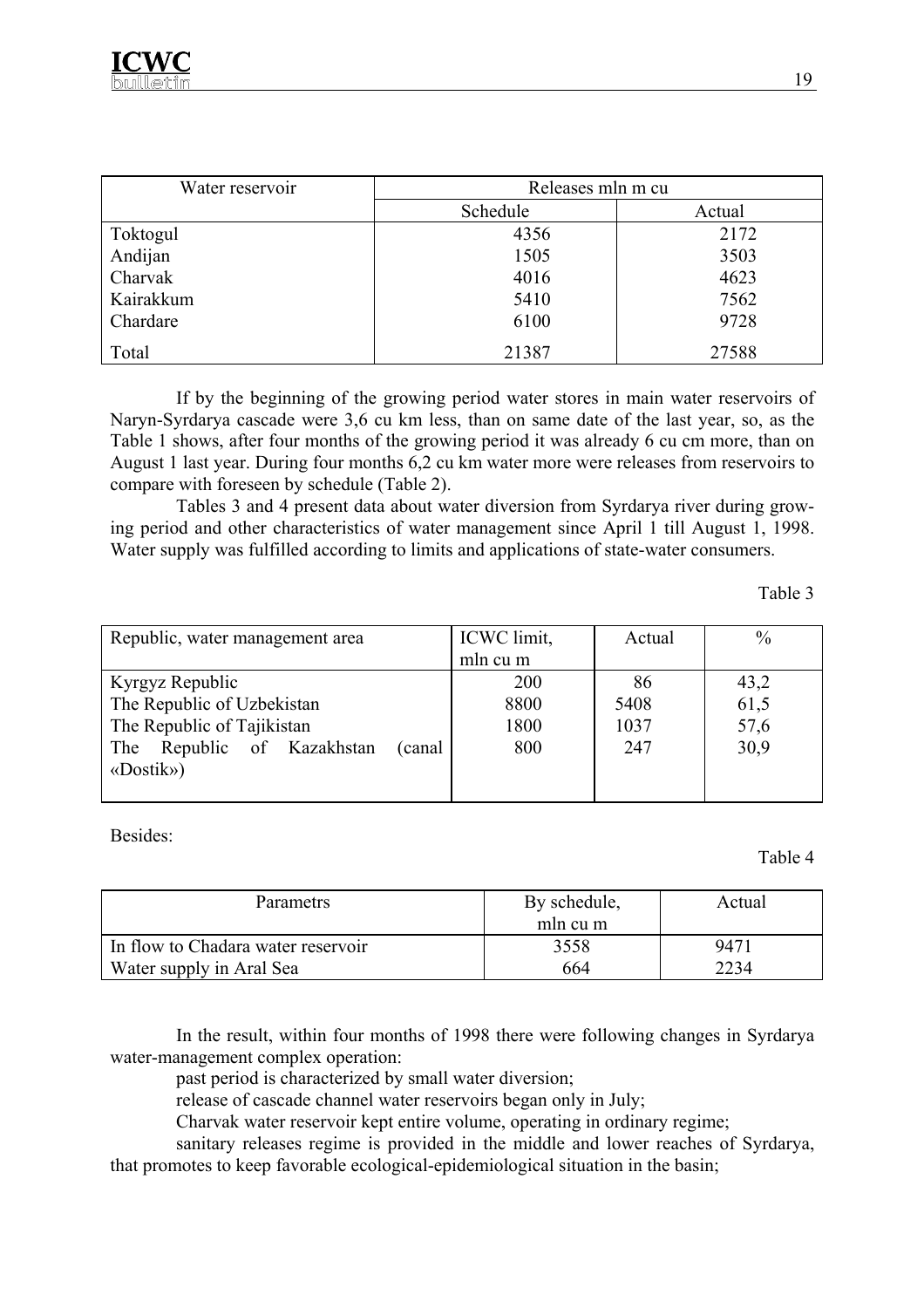

in June 1998 under filled channel water reservoirs increased inflow to Charvak and Andijan water reservoir and increased lateral inflow in the middle reaches of Syrdarya to Charvak water reservoir more than 1800 cu m/s, that resulted in near 2 cu km release into Arnasay sink;

release volumes to the Aral sea increased on more than 2,2 cu km in comparison with ICWC approved 1 cu km for all vegetation period;

chance appeared to change Toktogul water reservoirs operation regime and instead of for seen by schedule 4,4 cu km till 1 August, 2,2 cu km were released; water reservoir volume at August 1 was 13,6 cu km, and by the end of vegetation period not less than 15 cu km is expected.

It should be admitted that this fact is the most important result of the last vegetation period.

Actual regime of Naryn-Syrdarya cascade operation for first five months of the growing period and corrected forecast of cascade operation on the remained period are presented in Table 5. Generally acknowledged, that for efficient use of the water-power resources of Syrdarya it is necessary to involve all states of the basin in corresponding intergovernmental agreements; in given case it deals with the republic of Tadjikistan and Kajrakkum water reservoir's operation regime. The first step was done in the current water year, when on February 4, 1998 in Dushanbe Agreement was signed between governments of the Republic of Tadjikistan and the Republic of Uzbekistan, in article 1 of which there is an obligation of Tajic side to realize Kajrakkum water reservoir's operation in accordance with BWO «Syrdarya» regime.

Unfortunately, this condition is sometimes being broken. Besides that, almost cubic kilometers of water, not used for irrigation and kept in water reservoir during the vegetation period for providing Makhram pumping station's operation, continues to be delayed in October-November - in interests of energy generation. But in such case practically within whole year water horizon in water reservoir doesn't sink lower 343,5 m what makes Agreement's Article 2 realization difficult, in which obligation to clear up conducting canal to Makhram pumping station is charged on the Republic of Uzbekistan.

In the next 1998-1999 water year it is necessary to realize in whole volume signed agreements and to get maximum effectiveness of Syrdarya river water resources use.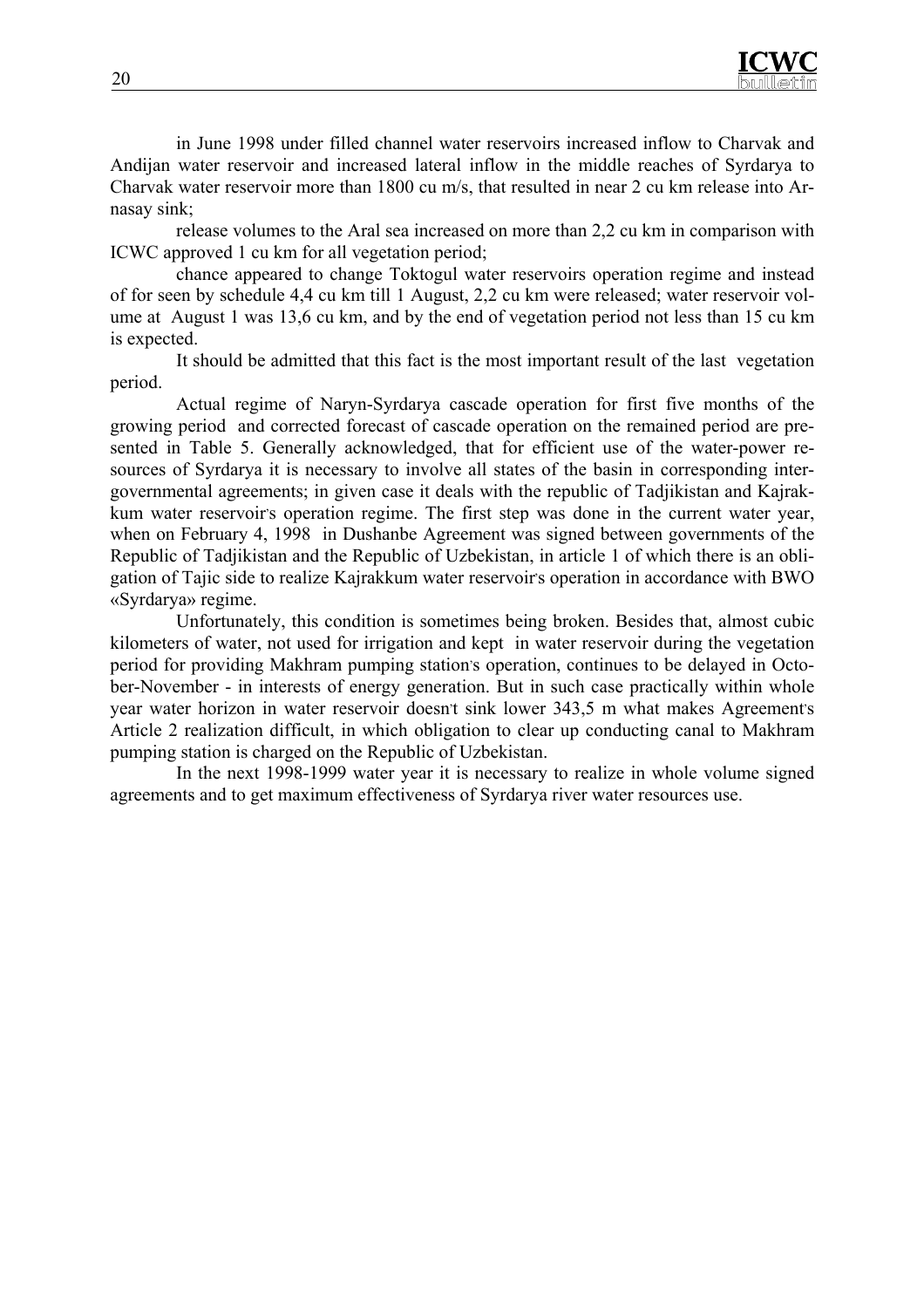|                              | Measure  | April                  | May                       | June         | July                                 | August                       | Sep-       | Total,             |
|------------------------------|----------|------------------------|---------------------------|--------------|--------------------------------------|------------------------------|------------|--------------------|
|                              | unit     |                        |                           |              |                                      |                              | tember     | mln m <sup>3</sup> |
|                              |          | actual                 | actual                    | actual       | actual                               | actual                       |            |                    |
| Toktogul water reservoir     |          |                        |                           |              |                                      |                              |            |                    |
| Inflow to water reservoir    | cu $m/s$ | 272                    | 508                       | 1224         | 1312                                 | 760                          | 400        |                    |
|                              | mln cu m | 705                    | 1361                      | 3173         | 3514                                 | 2036                         | 1037       | 11825              |
| Volume: the beginning        | mln cu m | 7247                   | 7451                      | 8522         | 11290                                | 13629                        | 14604      |                    |
| the end of period            | mln cu m | 7371                   | 8366                      | 11310        | 14022                                | 14759                        | 15130      |                    |
| the end of period (actual)   | mln cu m | 7451                   | 8522                      | 11290        | 13629                                | 14604                        |            |                    |
| Release from water reservoir | $cu$ m/s | 223                    | 165                       | 147          | 288                                  | 332                          | 190        |                    |
|                              | mln cu m | 578                    | 442                       | 381          | 771                                  | 889                          | 492        | 3554               |
|                              |          |                        | Kairakkum water reservoir |              |                                      |                              |            |                    |
| Inflow to water reservoir    | cu $m/s$ | 465                    | 595                       | 930          | 474                                  | 342                          | 467        |                    |
|                              | mln cu m | 1205                   | 1594                      | 2411         | 1270                                 | 916                          | 1210       | 8606               |
| Volume: the beginning        | mln cu m | 3211                   | 3463                      | 3493         | 3463                                 | 2883                         | 2090       |                    |
| the end of period            | mln cu m | 3372                   | 3101                      | 3133         | 2681                                 | 2015                         | 2303       |                    |
| the end of period (actual)   | mln cu m | 3463                   | 3493                      | 3463         | 2883                                 | 2090                         |            |                    |
| Release from water reservoir | $cu$ m/s | 442                    | 705                       | 1031         | 693                                  | 612                          | 350        |                    |
|                              | mln cu m | 1146                   | 1888                      | 2672         | 1856                                 | 1639                         | 907        | 10109              |
|                              |          |                        |                           |              |                                      |                              |            |                    |
|                              |          |                        | Chardare water reservoir  |              |                                      |                              |            |                    |
| Inflow to water reservoir    | $cu$ m/s | 800                    | 1042                      | 1314         | 448                                  | 220                          | 370        |                    |
|                              | mln cu m | 2074                   | 2791                      | 3406         | 1200                                 | 589                          | 959        | 11019              |
| Volume: the beginning        | mln cu m | 5218                   | 5283                      | 5268         | 5182                                 | 3504                         | 2321       |                    |
| the end of period            | mln cu m | 5399                   | 5270                      | 4973         | 3173                                 | 2197                         | 1966       |                    |
| the end of period (actual)   | mln cu m | 5283                   | 5268                      | 5182         | 3504                                 | 2321                         |            |                    |
| Release from water reservoir | cu $m/s$ | 610                    | 974                       | 1004         | 1096                                 | 644                          | 490        |                    |
|                              | mln cu m | 1581                   | 2609                      | 2602         | 2936                                 | 1725                         | 1270       | 12723              |
|                              |          |                        | Charvak water reservoir   |              |                                      |                              |            |                    |
|                              |          |                        |                           |              |                                      |                              |            |                    |
| Inflow to water reservoir    | cu $m/s$ | 342                    | 550                       | 707          | 634                                  | 313                          | 170        |                    |
|                              | mln cu m | 886                    | 1473                      | 1833         | 1698                                 | 838                          | 441        | 7169               |
| Volume: the beginning        | mln cu m | 566                    | 1055                      | 1570         | 1870                                 | 2006                         | 1942       |                    |
| the end of period            | mln cu m | 921<br>1055            | 1509<br>1570              | 1839<br>1870 | 2050<br>2006                         | 1956<br>1942                 | 1783       |                    |
| the end of period (actual)   | mln cu m |                        |                           |              |                                      |                              |            |                    |
| Release from water reservoir | $cu$ m/s | 205<br>531             | 380<br>1018               | 602<br>1560  | 565<br>1514                          | 330<br>884                   | 230<br>596 | 6103               |
|                              | mln cu m |                        |                           |              |                                      |                              |            |                    |
|                              |          |                        | Andijan water reservoir   |              |                                      |                              |            |                    |
| Inflow to water reservoir    | cu m/s   | 164                    | 457                       | 648          | 452                                  | 196                          | 105        |                    |
|                              | mln cu m | 425                    | 1224                      | 1680         | 1211                                 | 525                          | 272        | 5336               |
| Volume: the beginning        | mln cu m | 632                    | 996                       | 1866         | 1880                                 | 1723                         | 1423       |                    |
| the end of period            | mln cu m | 945                    | 1844                      | 1873         | 1743                                 | 1410                         | 1252       |                    |
| the end of period (actual)   | mln cu m | 996                    | 1866                      | 1880         | 1723                                 | 1423                         |            |                    |
| Release from water reservoir | cu $m/s$ | 43                     | 140                       | 645          | 502                                  | 312                          | 170        |                    |
|                              | mln cu m | 111                    | 375                       | 1672         | 1345                                 | 836                          | 441        | 4779               |
|                              |          |                        |                           |              |                                      |                              |            |                    |
| Release to Kzylkum canal     | cu m/s   | 15                     | 68                        | 73           | 72                                   | 69                           | $20\,$     |                    |
|                              | mln cu m | 39                     | 182                       | 189          | 193                                  | 185                          | 59         | 840                |
| Discharge to Arnasay sink    | cu $m/s$ | $\overline{69}$<br>179 | $\boldsymbol{0}$<br>0     | 328<br>850   | $\boldsymbol{0}$<br>$\boldsymbol{0}$ | $\mathbf{0}$<br>$\mathbf{0}$ |            | 1029               |
|                              | mln cu m |                        |                           |              |                                      |                              |            |                    |
| Water supply to Aral sea     | cu $m/s$ | 270                    | 217                       | 192          | 170                                  | 235                          |            |                    |
| actual                       | mln cu m | 700                    | 581                       | 498          | 455                                  | 629                          |            | 2863               |

SCHEDULE-FORECAST of water reservoir s Naryn Syrdarya cascade operation on period sinse April 1, 1998 till Septembers 30, 1998 by Hydromet forecast data. Table 5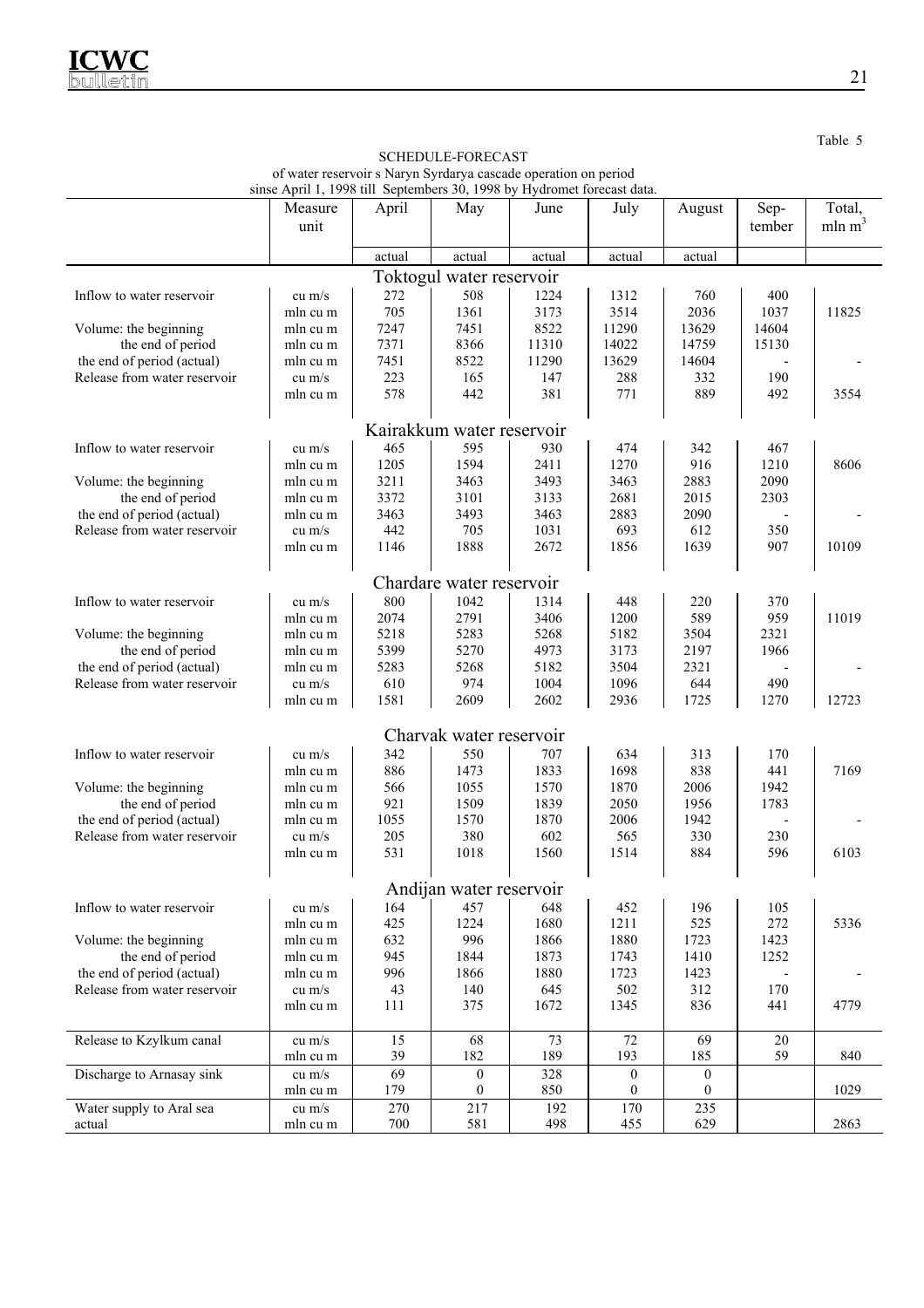### *ABOUT WATER RESERVOIRS' NARYN-SYRDARYA CASCADE OPERATION REGIME ON THE NON-GROWING PERIOD OF 1998-1999*

It is necessary to base optimal regime of water reservoirs' Naryn-Syrdarya cascade operation on non-growing period of 1998-1999 year to the coming meeting on efficient use of Syrdarya river water-power resources. BWO «Syrdarya» prepared its proposals on this question and brings in as an additional question for ICWC present meetings' consideration.

The main problem of cascade operation optimization in the non-growing period is do not permit water release from Chardara water reservoir to Arnasay sink to bring its value up to minimum (in humid years). There are some restrictions in cascade channel water reservoirs', which together with power regime of Toktogul operation promote pointed releases appearance. In case of humid years release value can increase very much. Therefore it is so important to correct Kairakkum and Chardara cascade channel water reservoirs operation. It's high time to consider this problem practically.

As original premises for forecast calculations it was adopted that basin water reservoir value on the non-growing period is within the norm. Toktogul water reservoir operation regime is taken analogous to the fixed at the last year working meeting, when firstly for last years releases volume from Toktogul during the non-growing period were lowered to 6 cu km.

There is a principle difference in the proposed approach, the necessity of changing channel water reservoir filling rate during the non-growing period. While till 1992 from Toktogul water reservoir in autumn-winter it was released 3-4 cu km, channel water reservoir s filling rate was enough uniform during the whole period of the non-growing period (fig. 1,a and 2,a). But since 1992 release from Toktogul increased 2-2,5 times and accordingly inflow to channel water reservoir s increased too an (fig. 1, b and 2, b). This has led to the fact that Kairakkum water reservoir began to be filled by December-January, and Chardara water reservoir filling rate increased.

But if Kair akkum water reservoir then passed to ordinary regime, increasing releases up to 900, 1000 cu m/s and more, so Chardara regime was formed in another way. Because releases from this water reservoir are limited by ice situation in Syrdarya lower reaches and passing ability of several hydrostructures downstream Kzyl-Orda, in consequence of that after filling reservoir rest of water was released to Arnasay sink (fig. 2, b).

Additional difficulties are related with Kajrakkum water reservoir which during the growing period contains water volume, providing possibility of Makhram pumping station normal operation, as a consequence release from water reservoir daring irrigation is limited by mark 343,5 m (not less than 1716 mln cu m).

This water, reserved here in power interests after October 1, under the sharp growth of inflow during last years and of water reservoir bowl s filling rate, becomes additional load and after water reservoir s filling is released increasing inflow to Chardara, at the end, falling in the Arnasay sink. Therefore concerning Kairakkum water reservoir the task for the nongrowing period comes to the following: firstly, release in the initial period, even partially, such volume, which was reserved during the growing period for Makhram pumping station and create, by means of this, reserve capacity and/ secondly, such reconstruction of water reservoir regime, under which its filling would not uneven, increasing sharply in February and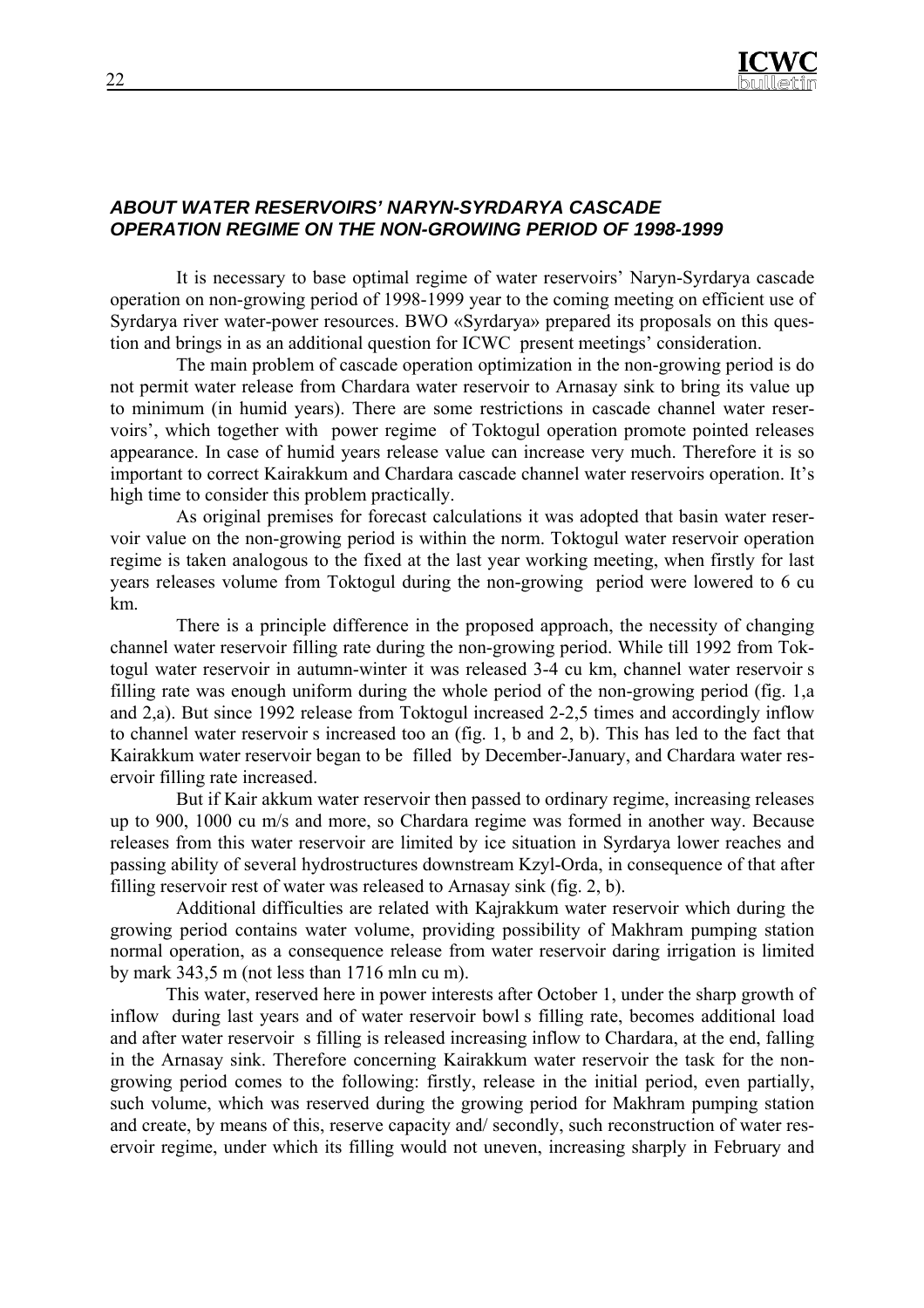

March (fig. 1, b). Such level of releases which are within 500-600 cu m/s, is profitable in aspect of reduction to the minimum of unproductive releases through hydrostructure (fig.1, b).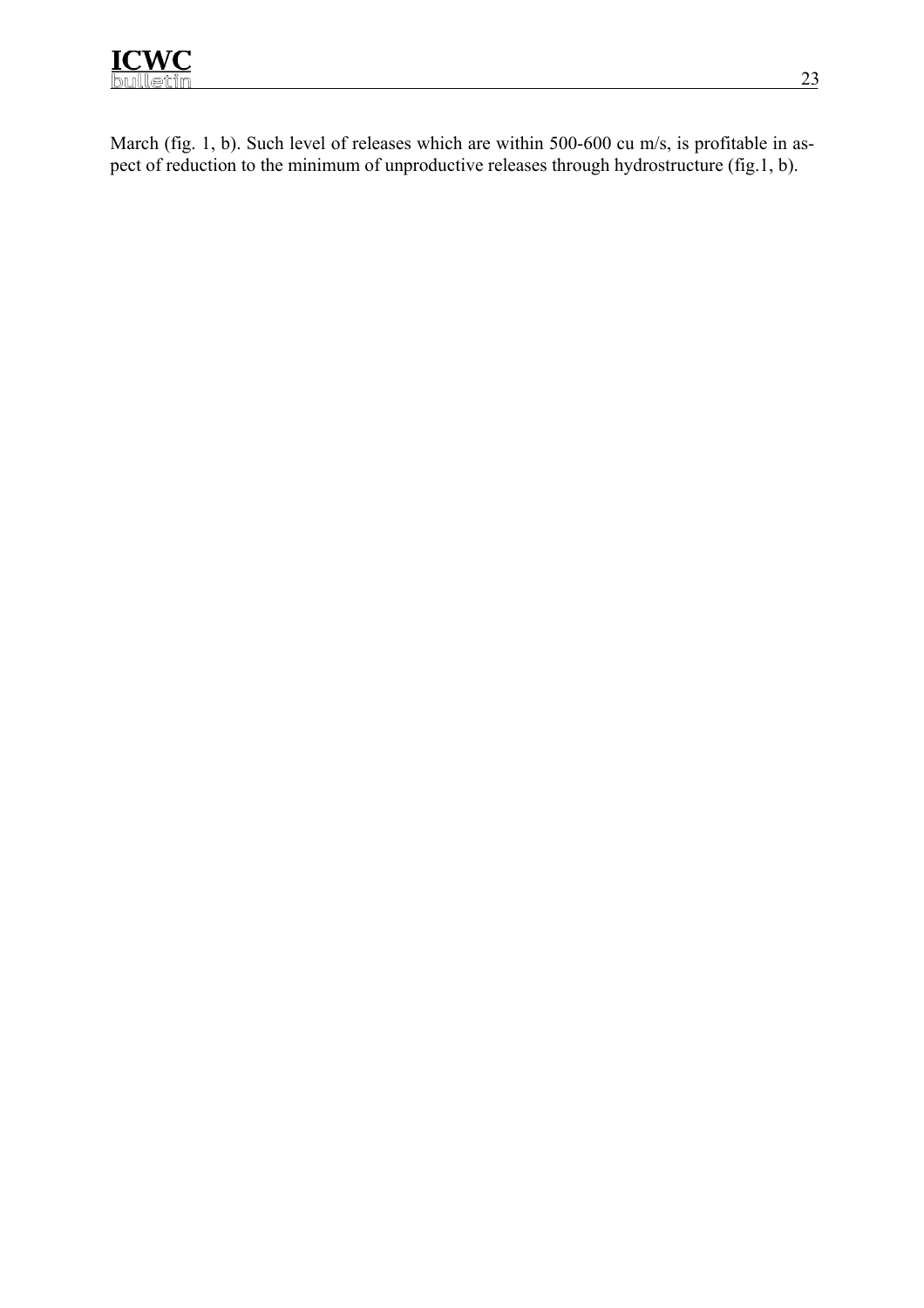



Fig.1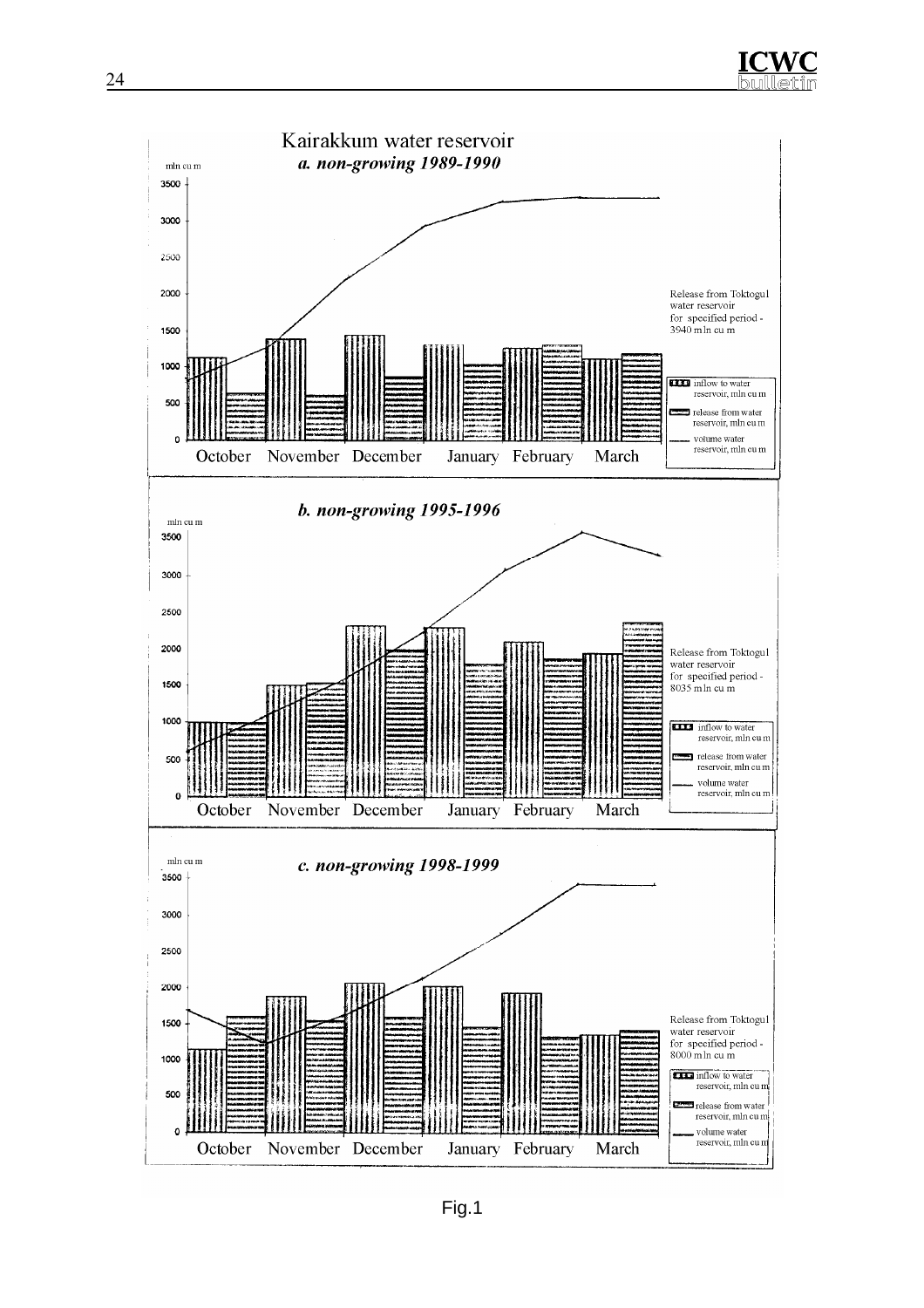**ICWC** 



Fig. 2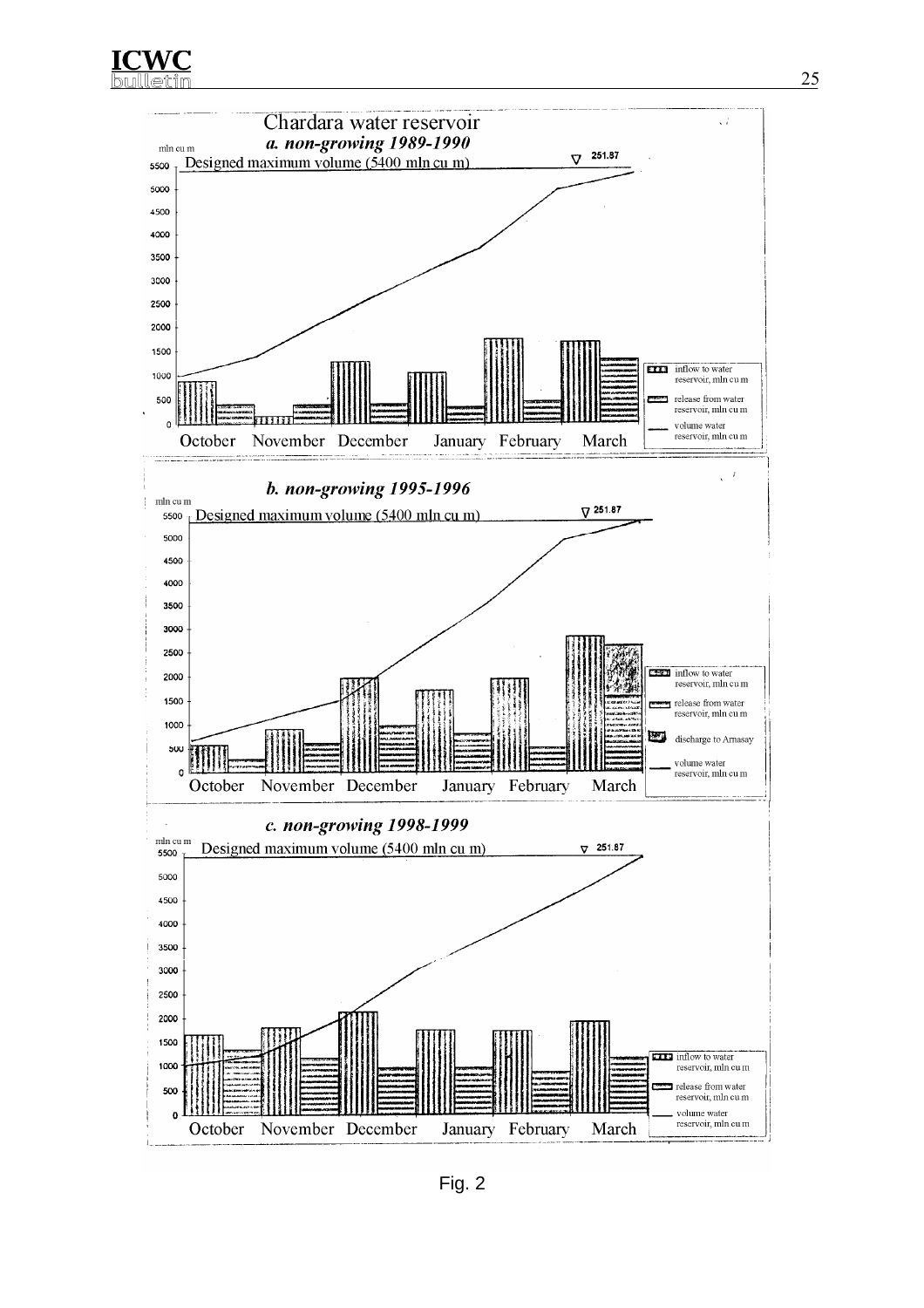

Different situation is formed in Chardara water reservoir, released by the end of the vegetation period to the dead volume. In order to achieve optimum, it is necessary to make timely downstream Kzyl-Orda so called «ice tube» of maximum possible dimension, for what the constant rate of releases should be kept from Chardara in December-February, which maximum possible value, taken into account by BWO, is within 350-360 cu m/s. As enclosed table and fig. 2, b, show, for Chardara small dispersion is provided from 500 cu m/s in October up to 355 cu m/s during tense winter months. So water reservoir is filled by April 1 and releases to Arnasay sink are not necessary.

Main premises of water reservoir Naryn-Syrdarya cascade operation regime on the coming non-growing period are the following:

1. The period humidity is within the norm.

2. Water intake limits for all republics- water consumers are kept in former scale, approved by ICWC for non-growing period of last years.

3. Toktogul water reservoirs' operation regime is adopted as analogous to recommended by the working meeting of representatives fuel-power and water-management branches of the Republic of Kazakhstan, the Kyrgyz Republic and the Republic of Uzbekistan on the question of water-power resources use of water reservoirs' Naryn-Syrdarya operation regime on 1998-1999 (Bishkek, September 4-5, 1997), total volume of releases during nongrowing period - 6 cu km.

The most important parameters of channel water reservoirs operation are the following:

1. Kajrakkum water reservoir in October is released lower the mark 343,5 m and starts to fill evenly for the rest period - since November 1 till March 1, 1999.

2. Releases from Chardara water reservoir during the ice period in the lower reaches of Syrdarya (December-February) are reserved within 350-360 cu m/s, in the rest time they do not exceed 400-500 cu m/s.

Taking into account all pointed factors water reservoir Naryn-Syrdarya cascade operation regime on the non-growing period 1998-1999 was prepared and submitted for ICWC meeting consideration (see enclosed Table.1 and fig 1 and 2). The most significant purpose of offered regimes realization is optimization of cascade operation and elimination of releases to Arnasay sink, became constant after 1992. During period 1992-1998 from Chardara water reservoir in Arnasay sink almost 21 cu km of Syrdarya water already released.

Under ICWC members agreement pointed regime of water reservoir Naryn-Syrdarya cascade operation is proposed to be approved and submitted for consideration of next working meeting of Syrdarya river basin s Central Asian states fuel-power and water-related branches' representatives. If the meeting adopts this regime of water reservoirs' Naryn-Syrdarya cascade operation on the non-growing-growing period 1998-1999 and works out measures on its successful realization, which will be recommended for including into intergovernmental agreements between states, so the chance appears to solve the problem of release to Arnasay sink in the coming winter-spring 1999.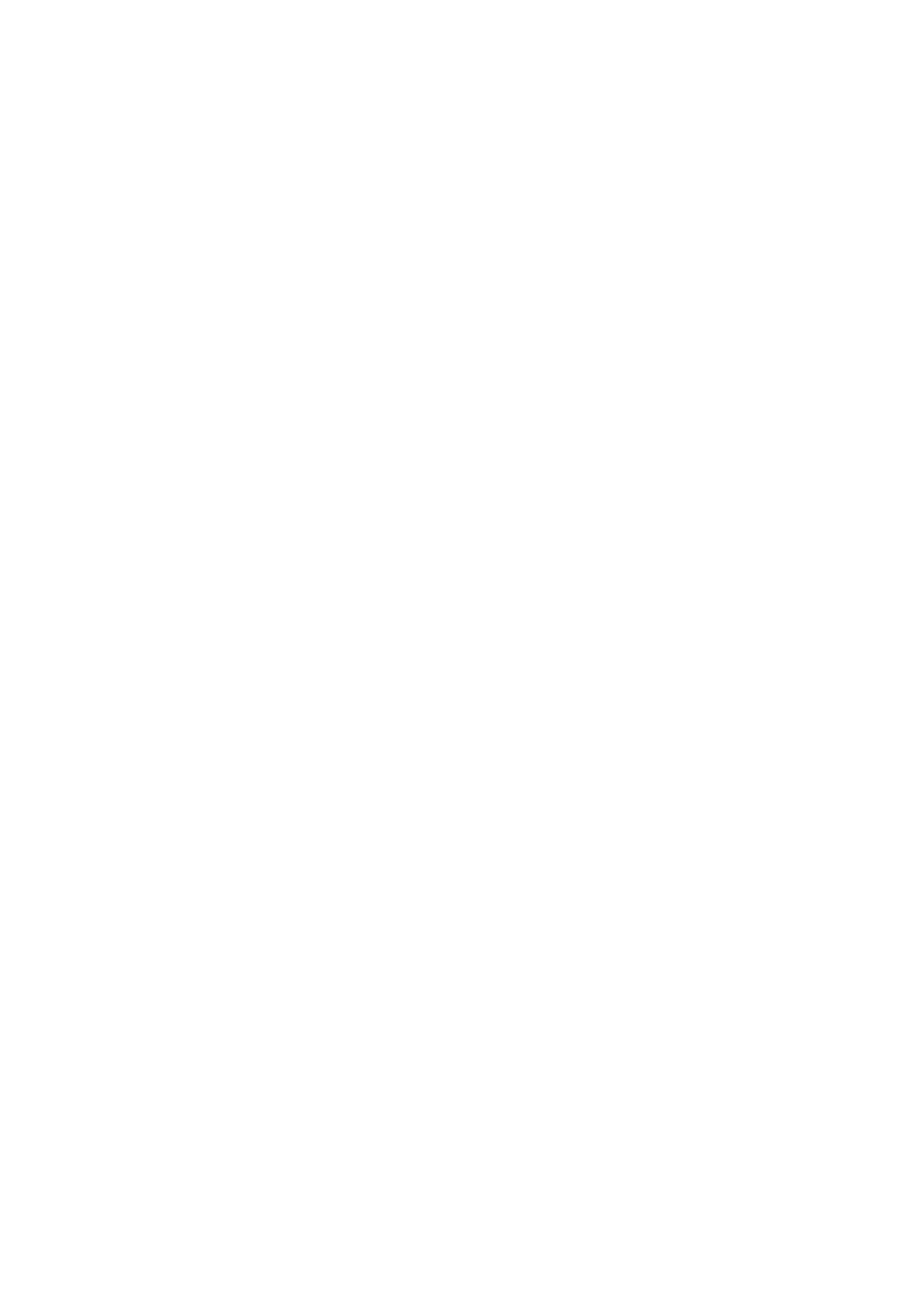

Table 1

## SCHEDULE-FORECAST

#### of water reservoir Naryn-Syrdarya cascade operation regime on period since October 1, 1998 till March 31, 1999 on Glavhydromet forecast data.

|                              | Measure  | October | Novem-                    | Decem- | January | February | March | Total    |
|------------------------------|----------|---------|---------------------------|--------|---------|----------|-------|----------|
|                              | unit     |         | ber                       | ber    |         |          |       | mln cu m |
| Toktogul water reservoir     |          |         |                           |        |         |          |       |          |
| Inflow to water reservoir    | $cu$ m/s | 224     | 194                       | 160    | 150     | 147      | 157   |          |
|                              | mln cu m | 600     | 503                       | 429    | 402     | 356      | 421   | 2709     |
| Volume: the beginning        | mln cu m | 15040   | 15153                     | 14641  | 13848   | 12937    | 12119 |          |
| the end of period            | mln cu m | 15153   | 14641                     | 13848  | 12937   | 12119    | 11736 |          |
| the end of period            | $cu$ m/s | 180     | 390                       | 455    | 490     | 485      | 300   |          |
| Release from water reservoir | mln cu m | 482     | 1011                      | 1219   | 1312    | 1173     | 804   | 6001     |
|                              |          |         |                           |        |         |          |       |          |
|                              |          |         | Kajrakkum water reservoir |        |         |          |       |          |
| Inflow to water reservoir    | $cu$ m/s | 428     | 728                       | 776    | 757     | 803      | 513   |          |
|                              | mln cu m | 1145    | 1886                      | 2077   | 2029    | 1944     | 1375  | 10456    |
| Volume: the beginning        | mln cu m | 1716    | 1249                      | 1605   | 2115    | 2747     | 3418  |          |
| the end of period            | mln cu m | 1249    | 1605                      | 2115   | 2747    | 3418     | 3418  |          |
| the end of period            | $cu$ m/s | 600     | 600                       | 600    | 550     | 553      | 537   |          |
| Release from water reservoir | mln cu m | 1607    | 1555                      | 1607   | 1473    | 1338     | 1437  | 9018     |
|                              |          |         | Chardara water reservoir  |        |         |          |       |          |
| Inflow to water reservoir    | cu $m/s$ | 620     | 699                       | 793    | 653     | 714      | 715   |          |
|                              | mln cu m | 1661    | 1811                      | 2124   | 1748    | 1727     | 1916  | 10986    |
| Volume: the beginning        | mln cu m | 1000    | 1276                      | 1882   | 3028    | 3810     | 4663  |          |
| the end of period            | mln cu m | 1276    | 1882                      | 3028   | 3810    | 4663     | 5400  |          |
| the end of period            | $cu$ m/s | 500     | 450                       | 355    | 355     | 355      | 430   |          |
| Release from water reservoir | mln cu m | 1339    | 1166                      | 951    | 951     | 859      | 1153  | 6419     |
|                              |          |         |                           |        |         |          |       |          |
|                              |          |         | Charvak water reservoir   |        |         |          |       |          |
| Inflow to water reservoir    | $cu$ m/s | 96      | 85                        | 71     | 63      | 61       | 80    |          |
| (amount from 3 river)        |          |         |                           |        |         |          |       |          |
|                              | mln cu m | 258     | 220                       | 191    | 169     | 147      | 214   | 1198     |
| Volume: the beginning        | mln cu m | 1644    | 1524                      | 1378   | 1220    | 1092     | 1021  |          |
| the end of period            | mln cu m | 1524    | 1378                      | 1220   | 1092    | 1021     | 913   |          |
| the end of period            | $cu$ m/s | 140     | 140                       | 130    | 110     | 90       | 120   |          |
| Release from water reservoir | mln cu m | 375     | 363                       | 348    | 295     | 218      | 321   | 1920     |
|                              |          |         |                           |        |         |          |       |          |
| Andijan water reservoir      |          |         |                           |        |         |          |       |          |
| Inflow to water reservoir    | $cu$ m/s | 65      | 66                        | 56     | 49      | 49       | 65    |          |
|                              | mln cu m | 174     | 172                       | 151    | 132     | 118      | 175   | 922      |
| Volume: the beginning        | mln cu m | 1544    | 1423                      | 1413   | 1456    | 1454     | 1426  |          |
| the end of period            | mln cu m | 1423    | 1413                      | 1456   | 1454    | 1426     | 1387  |          |
| the end of period            | $cu$ m/s | 110     | 80                        | 40     | 50      | 60       | 80    |          |
| Release from water reservoir | mln cu m | 295     | 207                       | 107    | 134     | 145      | 214   | 1102     |
| Release to Kzylkum canal     | $cu$ m/s | 5       | 5                         | 5      | 5       | 5        | 5     |          |
|                              | mln cu m | 13      | 13                        | 13     | 13      | 12       | 13    | 79       |
| Water supply to Aral sea     | $cu$ m/s | 430     | 380                       | 285    | 286     | 286      | 359   |          |
|                              | mln cu m | 1152    | 985                       | 763    | 766     | 692      | 963   | 5321     |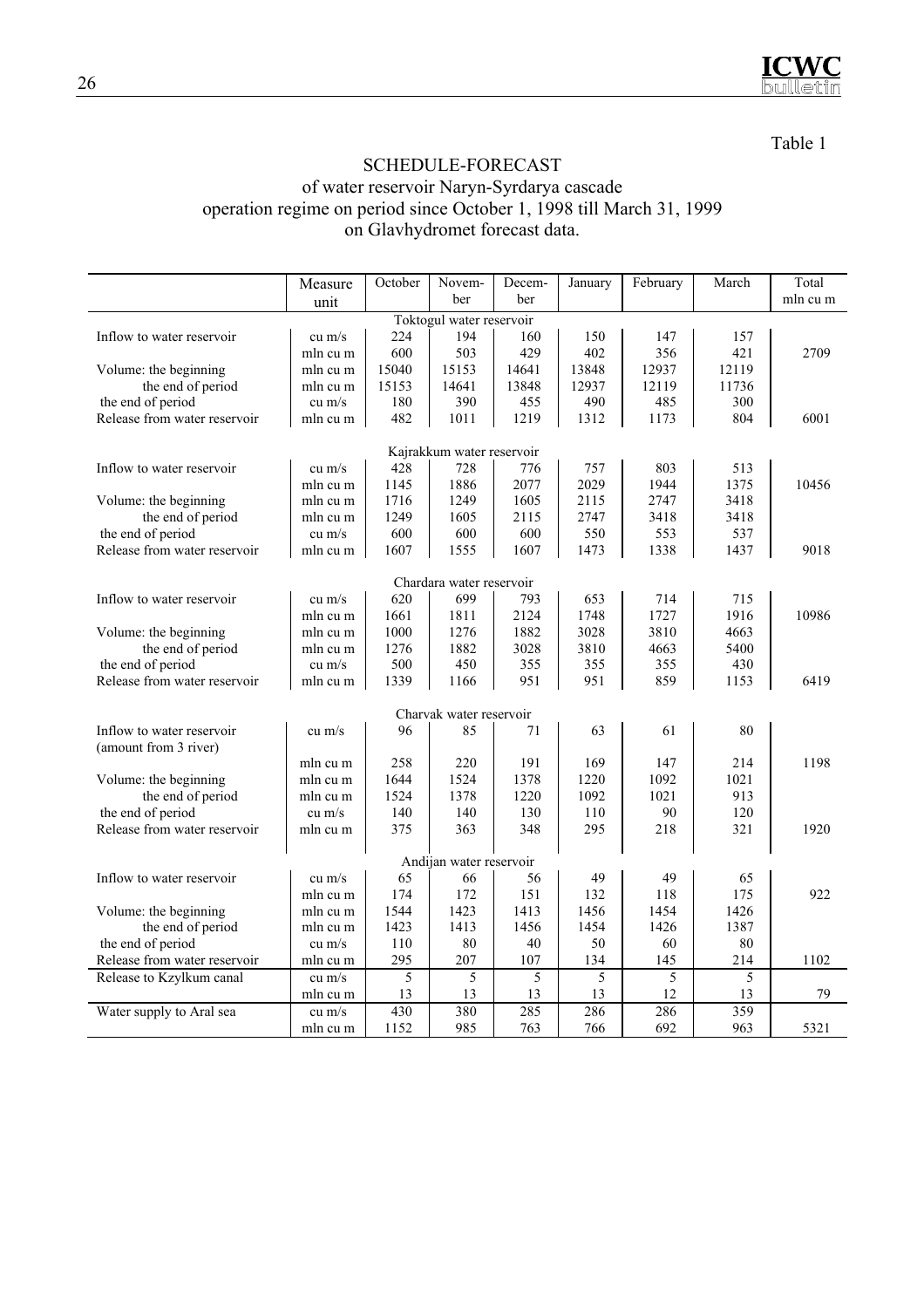### *THE 49 th MEETING EC IICID and 10 AFRO-ASIAN CONFERENCE IN INDONESIA in JULY 20-25, 1998*

ICWC delegation consisted of Deputy Minister of Water Resources of Turkmenistan M. Sarkisov, Deputy Chief of Balkhash-Aral BWO M. Musayev, Deputy Director of SIC ICWC P. Umarov and Chief of SIC ICWC Overseas Department A. Shapiro took part in the conferenceevents. Visit was supported by the Canadian Development Agency.

This Conference was carryied out under slogan «Sustainable management of the water and land resources" and took place in Indonesia, on the Bali island. Indonesia is a big country, situated on 3 000 islands in the Indian Ocean, with population equaled 205 mln people, the area of irrigated land 10,5 mln ha and rice production of the 49,7 mln tons

The program was very tense because at the same time the  $49<sup>th</sup>$  Conferences of EC ICID, the  $10<sup>th</sup>$  Afro-Asian Conference, seminar of young specialists, seminar on the salt water use in the irrigation and IPTRID seminar were carried out so CAR group couldh t participate in all meetings.

1. Special meeting was dedicated to the Aral Sea basin problems (there were heard reports of V. Dukhovny, T. Sarsenbekov, M. Sarkisov). At the meeting of the special group on the Aral Sea basin the following questions were considered:

approval of «Aral» group working protocol  $4<sup>th</sup>$  meeting's proceeding;

reconsideration of the working group's stuff: Peter Lee was appointed as new Chairman, Shakhrizalla Bin Abdulla and John Hennessy were remained as observe;

about ICID membership of Turkmenistan and Kyrgyz Republic. It was recommended to accept Turkmenistan and speed up the preparation of Kyrgyz Republic s acceptance;

further progress in the Aral Sea basin problems after the meeting in Oxford.. D-r Nayrizy from Iran ICID NC reported about seminar in Meshkhed. D-r Tsusui reported about the seminar, financed by Japanese non-grovernmental organizations on 20.09.97 in Republic of Kazakhstan. John Hennessy reported about the technical meeting of the donors in Tashkent in October 1997 and estimated its as successful. The group appealed to ICID with the help of John Hennessy in order to organize constant representation on the Aral Sea;

the working plan on Aral problem solution. IPTRID network activity and its perfecting ways were considered. It, was decided to set control under other ICID working groups, concerning with Aral Sea basin s problems.

V. Dukhovny's report has been head "Strategy of water resource management in Aral basin", which was approved by working group;

organization of ICID national committees of CAR countries structure was discussed. Prof. Farkhudy from Iran was appointed responsible for the assistance in their organizations;

regarding technical tours organization the questions of terms, program and financing of tours to India in November 1998, to Australia (Murrey-Darling Basin) in February 1999 and in Spain in October 1998 were considered.

D-r Hennessy has read the letter of EC IFAS Chairman R. Giniyatullin and asked all attendees to disseminate information about Aral Sea basin s situation more actively, to look for donors to support activity on these problems solution.

On the meeting there were discussed organizational questions of the technical tour for seven high officials of Central Àsia water-related sector to Spain in October 1998.

2. On ICID committee meeting on publishing activity, CAR group tried to include SIC ICWC in ICID issues list Offer might be adopted after CAR countries working group creation under the condition of their entire membership.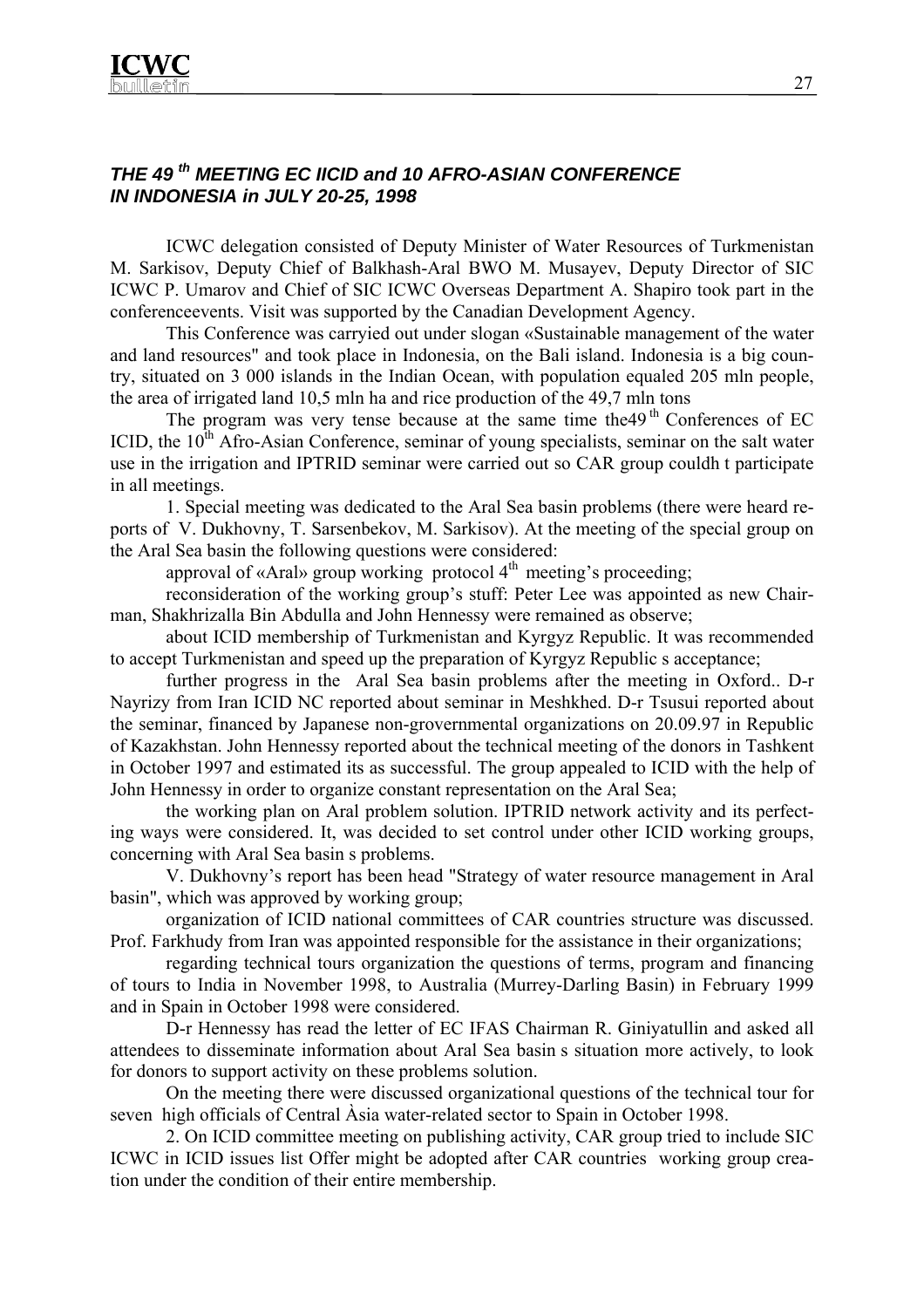3. On the meeting, dedicated to IPTRID SIC ICWC activity, as the program active participant, there were accepted offers of participants from CAR on the network perfection.

4. On seminar, dedicated to saline and brackish water use for irrigation there were considered examples of such use in the different regions, including Republic Kazakhstan (Japanese delegation report). The report contained description of common characteristics of environmental conditions and irrigated farming in Republic of Kazakhstan and didn't, cause any discussion.

Some questions, presenting mutual interest, were discussed with the meetings participants in the lobbying:

• With IPTRID program coordinator Mr. Pearce. Proposals on IPTRID program perfection were handed and accepted with interest. An agreement was reached about the joint participation of SIC ICWC and IPTRID in NATO Program «Science for Peace». Mr Pearce would like to visit Uzbekistan in September 1998.

• With Asian Development Bank representative Mr. Mannan. Possibilities of more close collaboration between SIC ICWC and ADB were discussed. Together with technical assistance within realized projects in Republic Kazakhstan, Republic of Uzbekistan the questions was discussed on possible ADB help to IPTRID network in CAR.

• With International Water Management Institute (IWMI) representative Mr. Maklin. Mutual aspiration was expressed to further collaboration according previously signed protocol between SIC ICWC and IWMI.

• With ICID Vice President Deputy Minister of the Science and Education of Iran Mr. Farkhudy, who was charged by ICID obligation on the technical assistance to Central Asian National Committees in their establishing and activity. Mr Farkhudy would like to visit Central Asia and to have close contacts with national committees.

• With Australian National Committee representatives Mrs. Mepson and Mills. Details of CAR representatives technical tour to Australia in February 1999 were discussed.

• With the honourable Vice- President of ICID Mr. Pereira. Possibilites of further collaboration and support of Aral Sea basin program were discussed.

• With IHE Delft Institute Rector prof. Segeren there were discussed questions of the collaboration in the project of wetlands creation in the central part of the Amudarya delta..

Meeting had place in the lobby:

with Chief of the Department of Irrigation of the Planting Institute of Yugoslavia Mr. Dragovich; with President of National Committee of Slovenia Mr. Bruno Matiehich; with ILRI representative Mr. Vlotman; Minister of the Agriculture of Chech Republic Mr Punchachar; with President of Chech EC ICID Mr. Mishkovieh; Director of the Water Department of Syria Mr. Gadban; Deputy Director of the Water Department of Laos Mr. Untkhoang; Deputy Director of the Water Resources Center of the Water Resources Institute of Vjetnan mr. Nguyem Vjot Chjen, manager of Water Museum of Iran Mr. Shayan, Manager of RAJAD project in India Mr. Bower (Canada), with MCID Vice- President of Spain Mr. P. Granyo, with MCID President of Japan Mr. Sh Ota, with Director of the Irrigation and Drainage Development Department of Iran Mr. Assodalahy. There were discussions on Aral sea basins problems and mutual collaboration.

Delegation was accepted by ICID President Mr. Aly Shady, Honourable Presidents Mrs. D. Hennessy and M. Shakhrizajla, Vice- Presidents Mrs. Peter Lee and Larry Stefenson,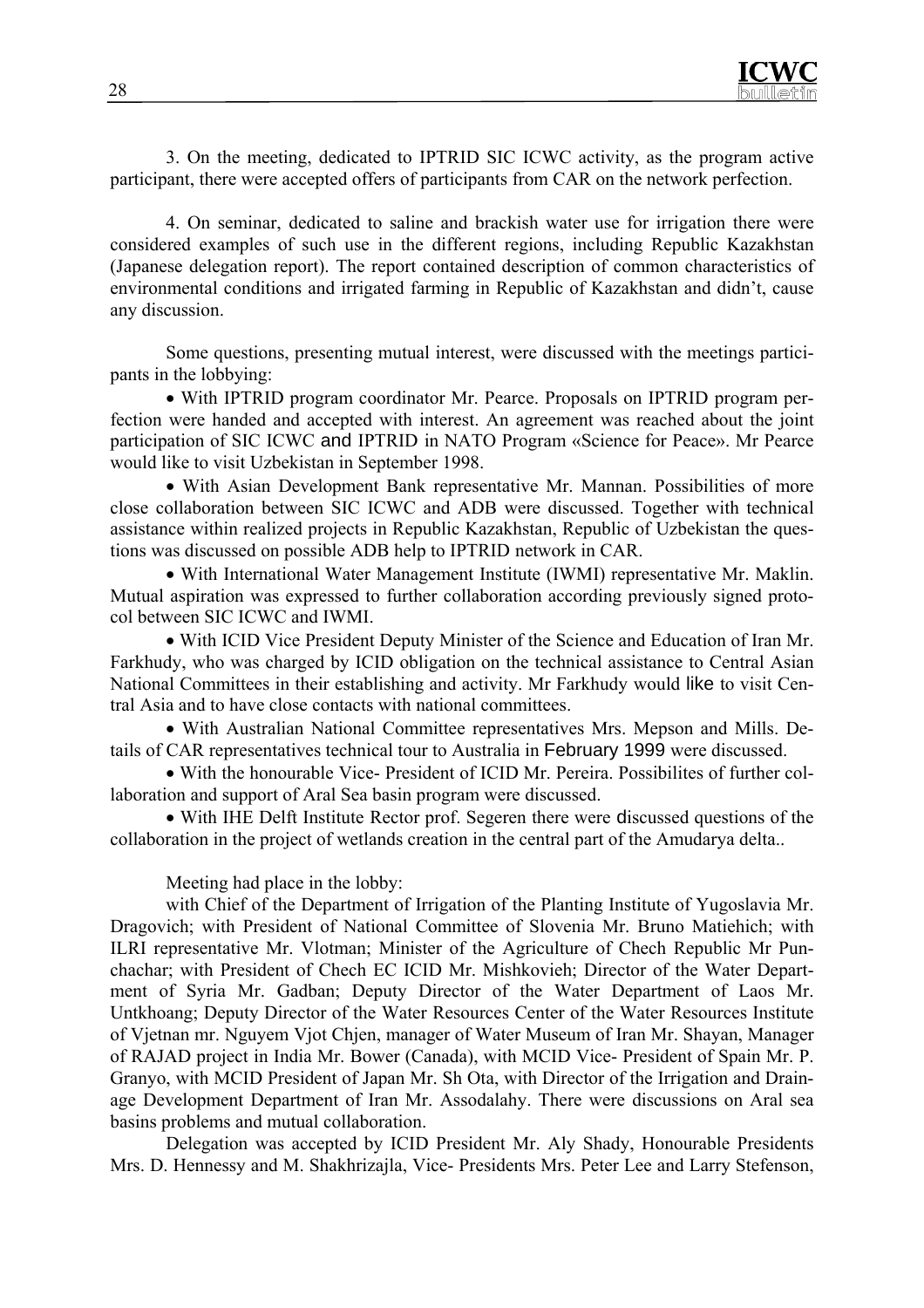ICID Secretary Mr. Sarsena. Delegation have presented ICID leadership souvenirs.

ceremony of the official acceptance of Turkmenistan as ICID member had place on the closing meeting of Executive Committee on 24.07.98.

Delegation also took part in receptions, organized by ICID Secretariat; National Committee of Indonesia and Governor of Bali province, Australia and South Africa National committees.

5. During the conferences there were given invitations to participate in expected ICID measures:

- $> 51<sup>th</sup>$  ICID Conference in Kapetown, South Africa, October 22-27, 2000;
- $\triangleright$  the 1<sup>st</sup> International Conference on Water and Environment in Jisabon, Portugal, on September 16-18, 1998.
- ¾ International Conference on Problems of Irrigation and Drainage in next century in Fort Collins, Colorado, USA, on June 20-24, 2000.
- $\triangleright$  the 2<sup>nd</sup> Inter-Regional Conference "New technologies for water and land resources" sustainable management" in the Lozanna, Switzerland, on September 1-3, 1999.
- $\blacktriangleright$  the 52<sup>nd</sup> ICID Conference, in Monpelie, France in 2001.
- $\geq$  the 53<sup>ch</sup> ICID Conference in Montreal, Canada on July 14-23, 2002.

6. When the conference finished certificates were handed to countries-participants' representatives.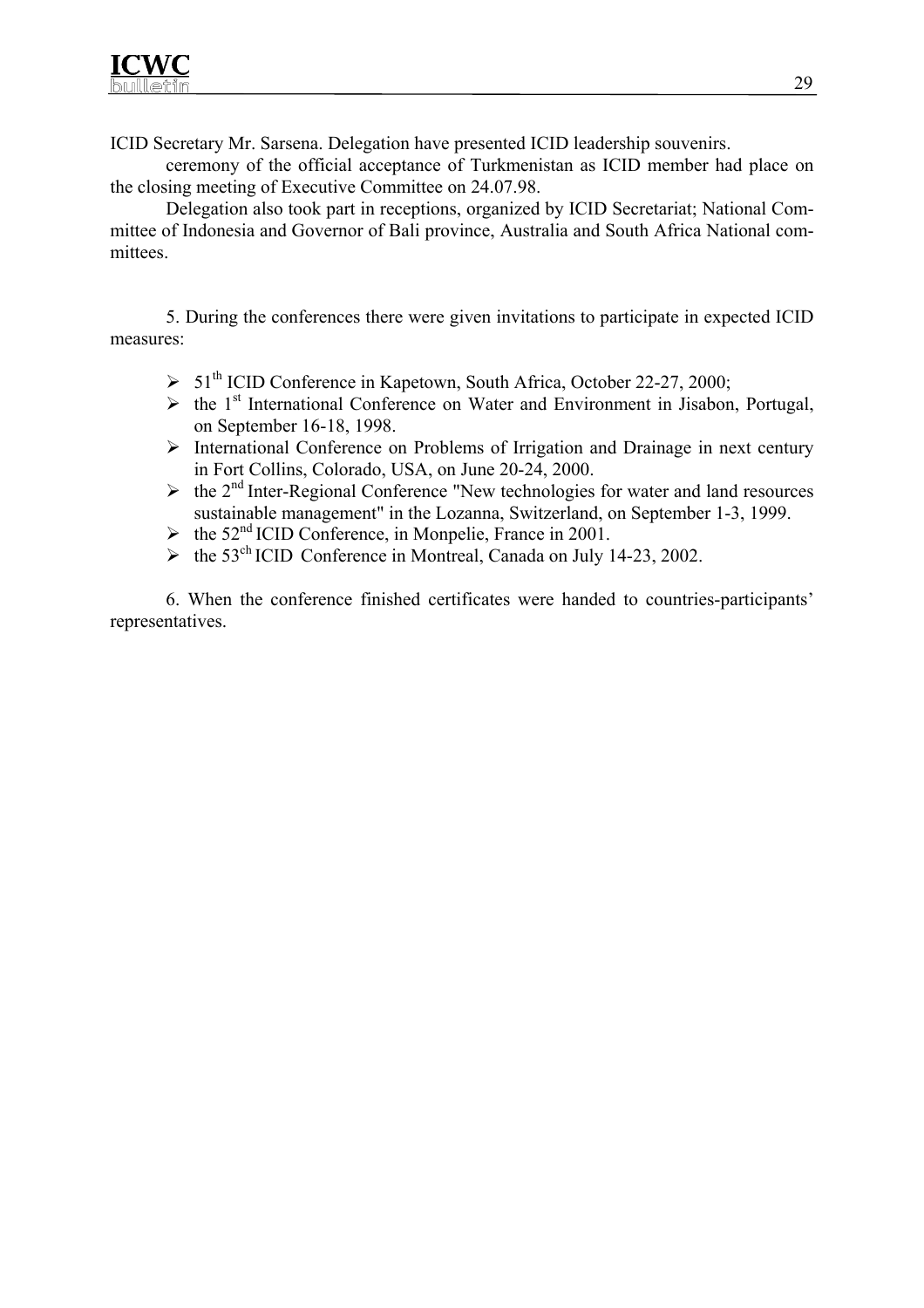

#### *PROCEEDING OF THE FIFTH MEETING OF SPECIAL WORKING GROUP ON ARAL SEA BASIN (SWG-ARAL)*

BALI, Indonesia July 20, 1998: 09:00-12:00

 **members:** (1) M-r Peter Lee, Chairman (UK); (2) M-r M. Boss (the Netherland); (3) D-r Nakomura is presented by D-r Tsutsui (Japan); (4) D-r P, Umarov (Uzbekistan); (5) А.Kolganov (Russia); (6) M-r Gef Pearce secretary (UK); (7) M-r L. Smedema is presented by M-r G. Pearce (IPTRID); (8) M-r G. Osterberg (USA); (9) M-r M. Mesni (France); (10) Dr A. Shapiro (SIC ICWC); (11) M-r Musayev (Kazakhstan); M-r M. Sarkisov (Turkmenistan); (12) D-r Thatte ICID General Secretary.

**Supervisors:** M-r Shakhrizalla Bin Abdulla (Malaisia), mr. J.Hennessy (UK), D-r Sayed Nairizi (Iran), m-r Rod Bower (Canda), Prof. Takeshi Khata (Japan), Mr. Fernando Jyron (Spain), Vr. Mupson (Australia), Mr. S.Mills (Australia), Mr. Mitsumiro Goto (Spain), D-r Ioshykhiko Ogyno (Japan), Mr. Muhammad Mannan (ADB), Mr. Shynzuko Ota (Japan), Mr. N.Khacho (Japan), Mr. P.Parabrakhan (National Committee on Irrigation and Drainage of Indonesia).

## **Item 1. Approval of the Proceeding of SWG-Aral 4th meeting**

Proceeding was approved.

#### **Item 2. Reconsideration of the Working group's membership.**

а) Working group.

ICID Managerial Board appointed Mr. Peter Lee as a new chairman.

Ex-Chairman, Mr Ì.Shakhrialla Bin Abdulla and his Deputy Mr. J.Hennessy remained in the Working group as observers.

Mr. M. Mesny replaced Mr. M. Joice, Mr. Bos became a group s member and Mr. Pearce replaced Mr. A. Hell as group secretary.

б) National Committees.

At the meeting it was recommended to accept Turkmenistan (application is adopted) and Kyrgyz Republic (application's preparation is under completion) as ICID Working Group members.

#### **А. Previous questions discussion.**

#### **Item 3. Further progress in the Aral Sea after the meeting in Oxford.**

Dr. Nairizi from Iran National Committee of ICID reported about seminar on Aral Sea, successully carryied out in Meshkhed on November 15-20, 1997. More than 200 partici-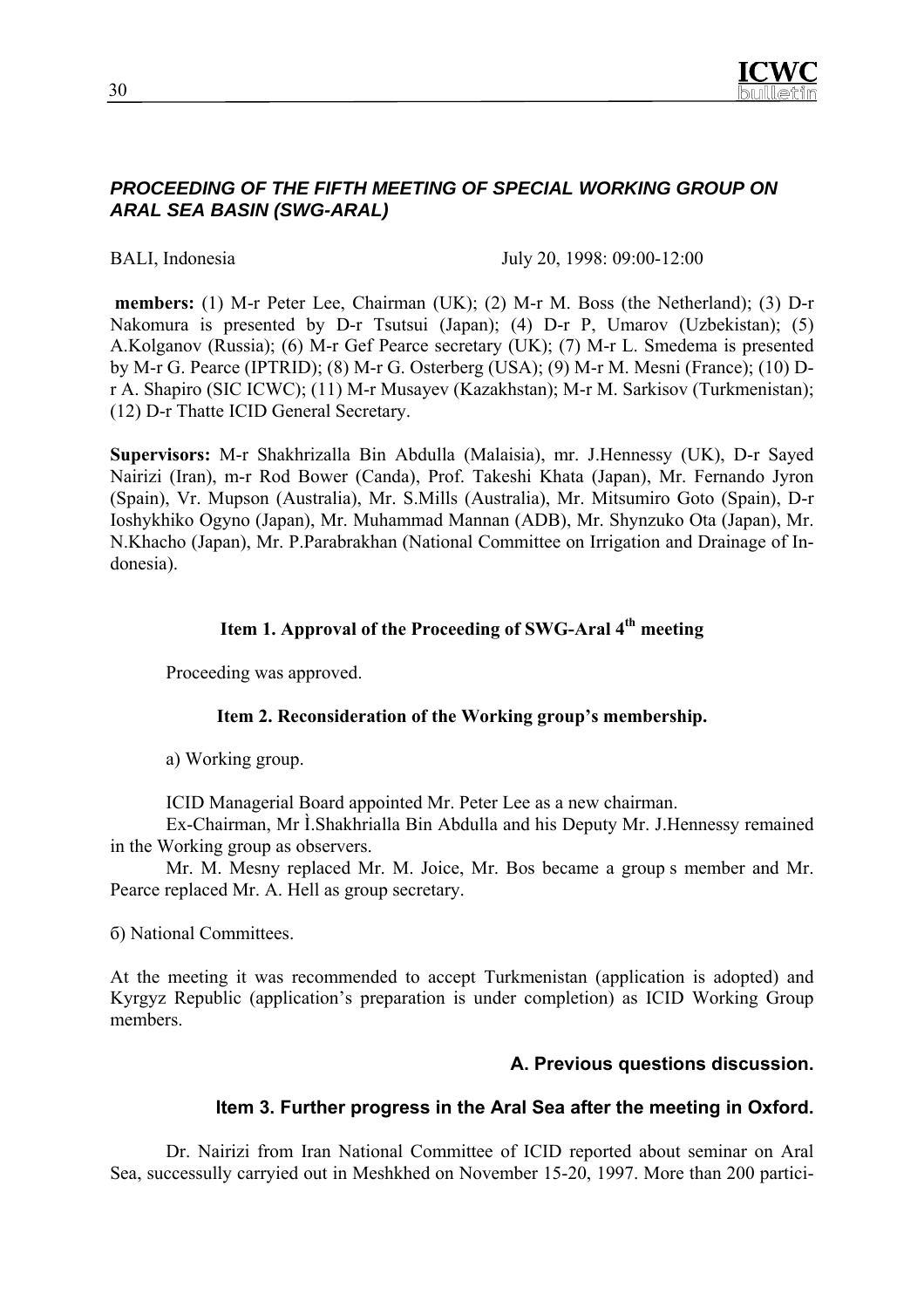pants, including CAR delegates, during 2 days were considering specially selected articles and for the next 2 days visited areas adjacent to the Kaspiy Sea and Central Desert, demanding reconstruction works. At the meeting collection of articles was presented and questions of drainage water re-use micro-irrigations in fruit gardens, watershed protection were considered in detail.. Iran National Committee is ready to continue this work.

Dr. Tsutsui reported about seminar, financed by Japanese non-governmental organizations, which had place in Republic of Kazakhstan onSeptembers 20,1997. More than 200 participants, including CAR and Russia representatives, discussed Aral Sea problems and necessary future programs. He underlined necessity in wide-scale activity. Dr. Tsutsui has to submit brief report on seminar.

Mr Henessy outlined the history of the conference on Aral Sea problems, having place in Tashkent in October 1997. It was was very successful meeting for its participants, all CAR deputy prime-ministers and international organizations. Report on meeting's results was presented to group. Group's members appealed for help in information dissemination about Aral Sea situation and looking for donors to provide better support within existing structures. With the help of Mr. Hennessy they appealed to ICID in order to organize constant representation on Aral Sea and the answer from Central office is expected.

Mr. Hennessy and D-r Tsutsui marked the problem of donors means shortage, but Mr. Bos told about programs, which wiil provide more efficient assistance.

D-r Shapiro has submitted report on acting and expected projects. There were described measures on the regional cooperation in CAR and outlined developed Strategic plan of action. Plan is worked out for short-term period (economic stabilization), medium-term period (economic growth) and long-term period (establishing of economic well-being in the region). This plan can be separated into the following categories: the public opinion formation, regional and national programs and institutional structure perfection. Further, more detailed information could be received from regular bulletins, published and disseminated underthe SIC ICWC subscription.

### **Item 4. ICID National Committees establishing in each country of the Aral Sea Basin.**

See item 2 (b). Chairman appealed to recently accepted National Committees to organize their own structure and work, basing on the common approach, for which there are many models in the rest acting National Committees.

#### **Item 5. Organization of technical seminars on Aral Sea problems**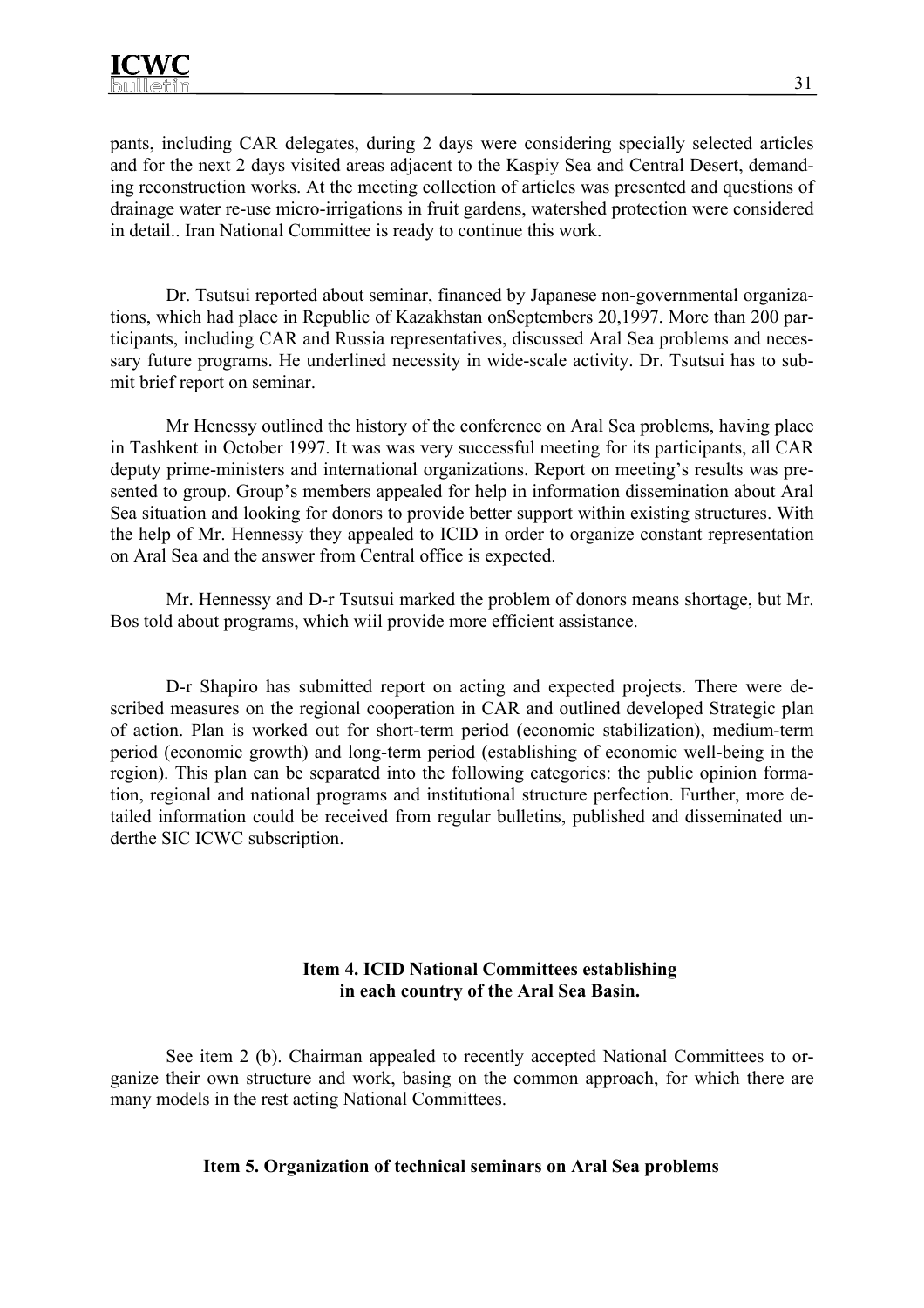5.1. Seminar on Aral Sea in India

ICID Indian National Committee organizes two-days seminar and two-days technical tour to CSSRI, Karnal for CAR delegates. Seminar's carrying out is planned for the end of November 1998. All expenses in India will be covered by Indian side, rest expenses have to be provided by sponsors. Mission will study IGNP; Rajasthan project and salinization problems in state Khariana staff. Mr. Bower offered study of RAJAD Project in case of solution of organizational problems of the visit. The Working Group underlined the necessity of translation into Russian.

#### 5.2. Seminar in Australia

It is planned two-week seminar for CAR delegates in the Murrey-Darling bassin. Seminar will consider such questions, as water allocation between states and basin management and will be dedicated for participants at the rank of ministers during the first week and for the technical personnel during the second week. Financing source is not yet found, but it is possible to ask support from GEF project, when it will start in January-February 1999. Seminar will be carried out after project starting, but before irrigation season completion in May.

## 5.3 Technical tour to Spain

Small number of high officials (at the level of Deputy Ministers) will visit Spain for discussion of questions related with the Aral Sea Basin including basin s management and legal questions of the water transportation. Visit is planned on the beginning of October 1998 and probably will be financed by EC-TACIS program.

Mr. Manan told in detail about works, carried out by Asian Development Bank.

#### **Б. New question.**

#### **Item 6. The working plan on the Aral Sea Basin problems solution**

Basic elements of the future working plan of the Working group were coordinated.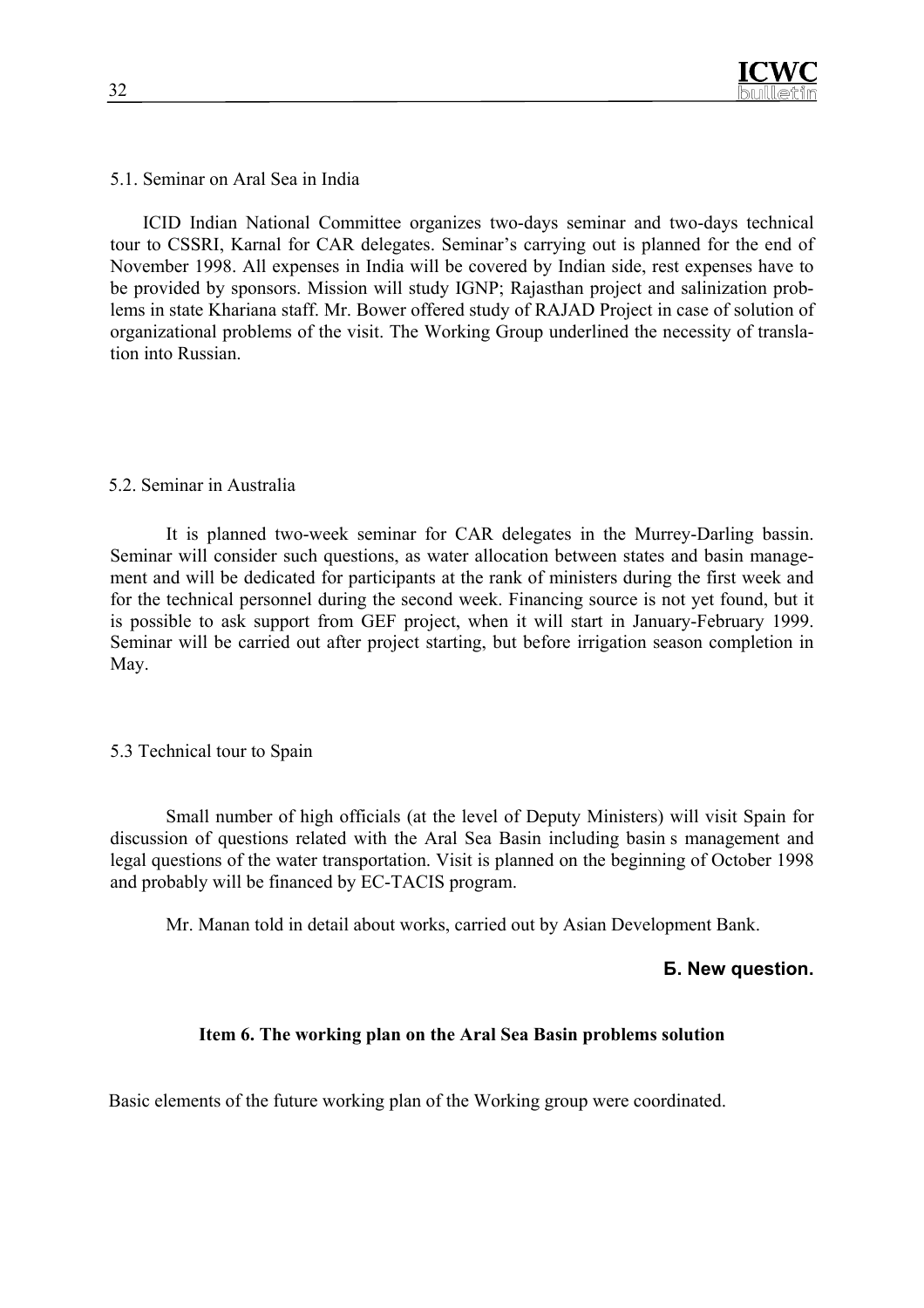IPTRID network activity was defined earlier as an efficient mean for the collection of information circulating between Central Asian states. For instance, 140 research programs brief description was sent to IPTRID data base. Mr. Pearce explained briefly common tasks of IPTRID network and determined the base for the financial support finding. D-r Shapiro outlined the benefit achieved from information network establishing and noted difficulties marked by SIC ICWC. Although the offer sent to EU INCO Copernicus Program on support of IPTRID network activity in CAR was not successful, in future IPTRID will work with SIC ICWC for further possibilities revelation (for instance, TACIS) and will try to establish donor's support through further targeted offers preparation.

The Working group considered other of agenda regarding future technical activity. They have achieved agreement, that the group itself will not participate in this activity directly, but will check ICID another groups activity concerning Aral Sea problems. It was noted that they carry out some works directly, related with salinization and drainage problems in the region.

Here upon questions' discussion was completed.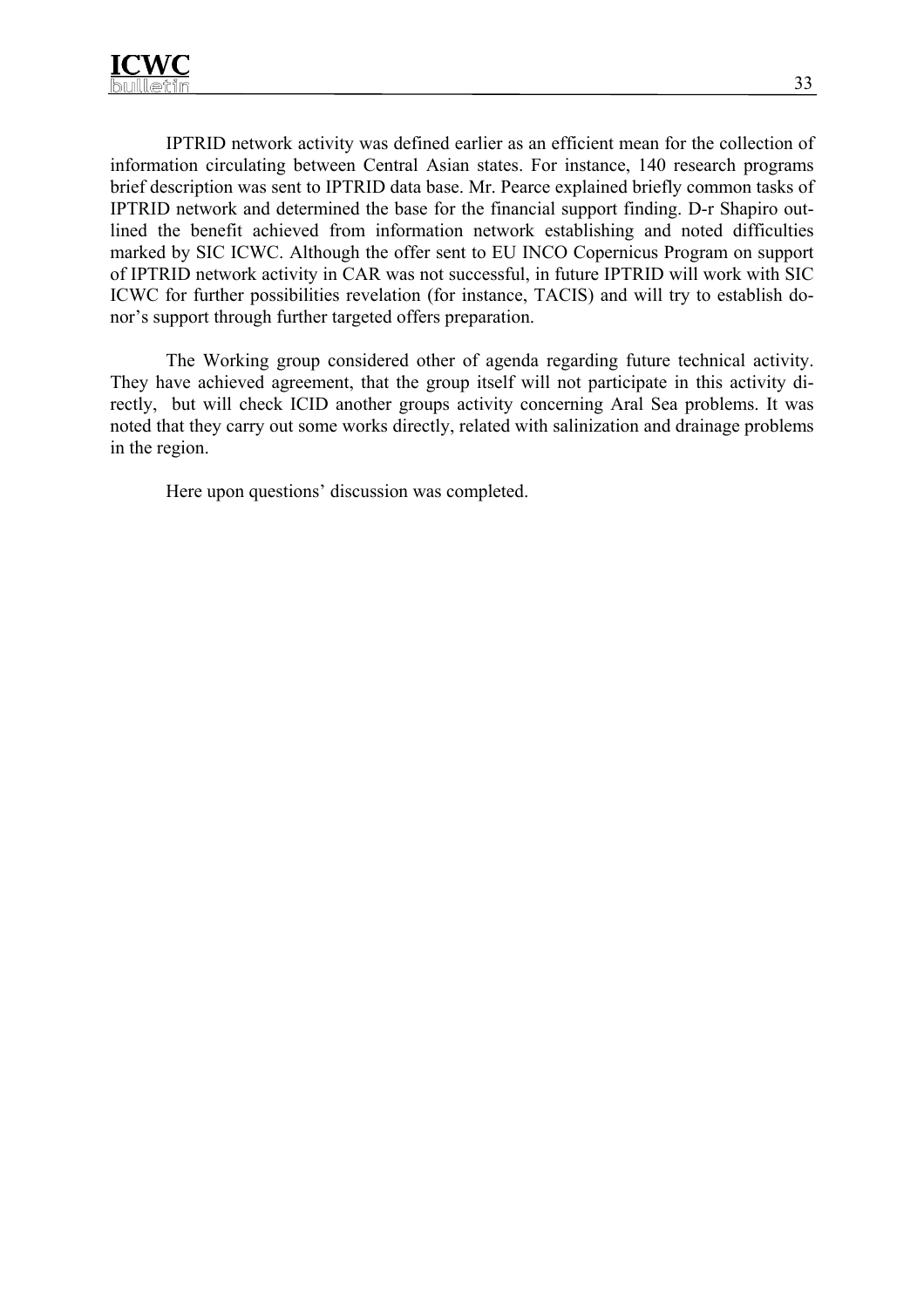

#### *Proceeding of the of National Hydromet Services chiefs (NHMS) and National Working groups (NWG) heads on realization of GEF project component D «Transboundary water resources monitoring»*

September 17, 1998 Tashkent

1. To agree with offered specification of all equipment to be purchased.

2. To agree with the list of devices and equipment for GEF project component D «Transboundary Water Monitoring» stations

3. To ask an Agency on EC IFAS GEF project realization under contracts signing on equipment procurement to foreseen equipment delivery from firm-deliver to Tashkent, Glavhydromet of the the Republic of Uzbekistan and to Dushanbe for Republic of Tajikistan. From Tashkent equipment should be delivered to the Republic Kazakhstan, Kyrgyz Republic, Turkmenistan,.

4. NHMS сhiefs and National Groups (NWG) leaders from GEF project component D take responsibility for equipment exploitation and maintenance requirements of the firmdeliver.

5. During a month NHMS chiefs and NWG leaders should submit to Director of component D schedule of devices and equipment setting on GEF projects stations.

6. NHMS chiefs and NWG leaders till November 1, 1998 should submit whole project-estimate documentation on new constructed stations and repair-reconstruction works on existing stations and also copy of official documents on lands offtake under constructed stations to the component D Director.

7. In the case of prices change on the world market Component D Director S. Aslonov, should correct the list of equipment delivered by coordination with NHMS chiefs.

KazHydroMet M.I. Djarenov KyrgyzHydroMetT. M. Bakanov GlavtajikHydroMet B. Makhmadaliyev TurkmenHydroMet A.A. Starkov GlavHydroMet of Uz. V.E. Chub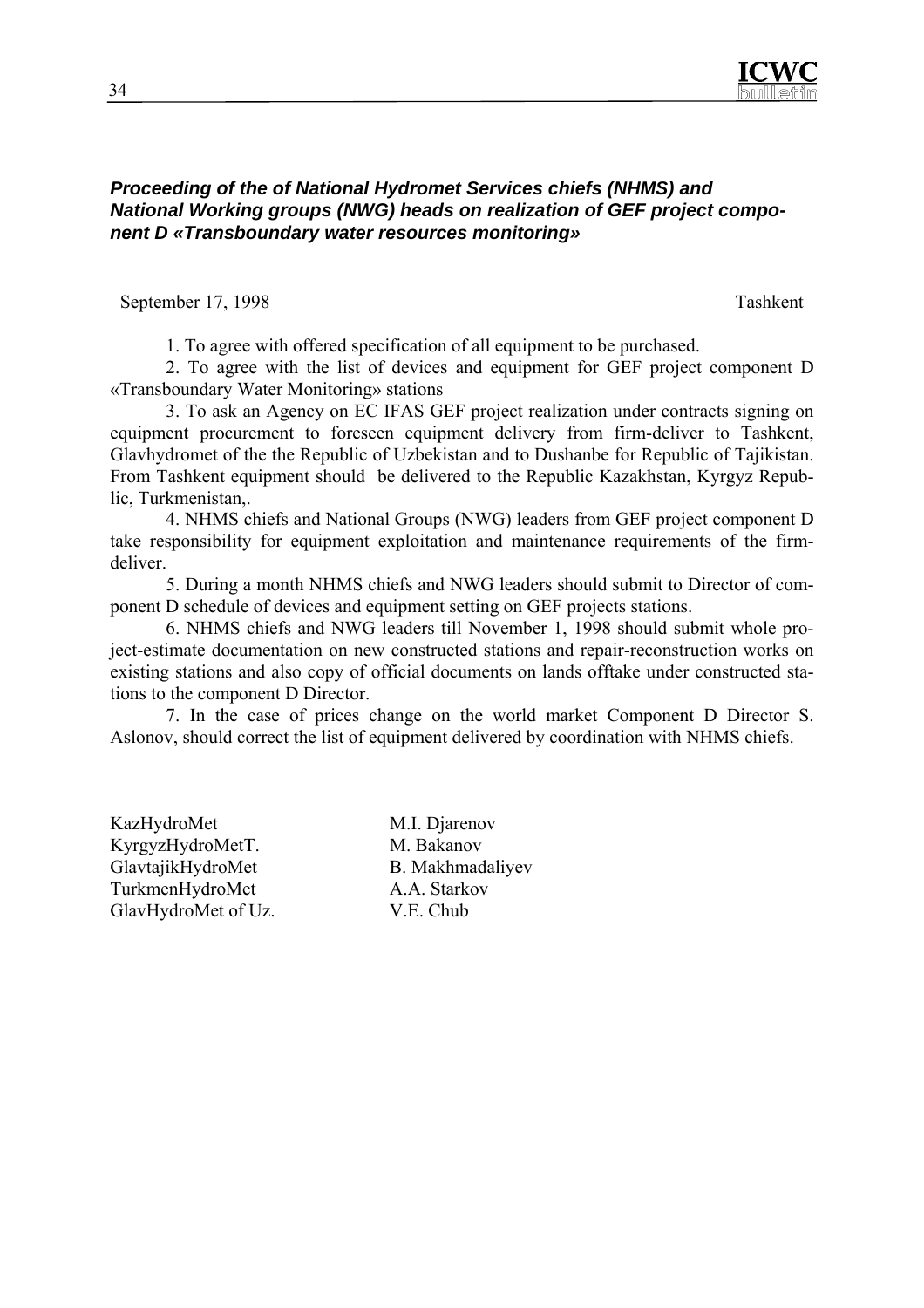

## *Proceeding of the working meeting on WARMIS Information System Development program*

September 3, 1998 Tashkent.

## AGENDA.

1. Report of national coordinators about technical tasks (TT) results of June 23, 1998.

2. TT Coordination for National Working Groups (NWG) on broadening subbases "Water resources", "Water Quality" and "Economics".

3. ТT Coordination for NWG coordinators.

4. Further works direction (GIS Atlas, interfaces, modeling, users demands).

Exchanging by opinions, the meeting's participants noted

1. Preliminary results of TT of June 23, 1998 are the following:

1.1. NWG of the Republic of Kazakhstan

The work is carrying out, but all group is new; the work on TT completion possible till the end of September.

1.2. NWG of the Kyrgyz Republic.

The work is carrying out, but in relation with Kijashkina absence, Artyukhin could not say anything.

1.3. NWG of the Republic of Tajikistan.

They answered to all comments and fully fulfilled TT. Reports and diskettes were given to RWG, fulfillment is 100%.

1.4. NWG of Turkmenistan. TT is fulfilled on 30%.

1.5. NWG of the Republic of Uzbekistan. They have fulfilled TT on 70 %, till September 30 promise to submit it entirely.

In relation with TT completion on 23.09.98 NWG have to do their best for the timely work entire submission.

NWG results are handed to Regional Working Group for review in advance. After review RWG (WARMAP project) calls according to schedule under necessity by one representative for 2-3 days for coordination and TT completion.

2. National coordinators coordinate TT for the widening of subbases "Water resources", " Water Quality" and "Economics", for a week NWG have to submit in RWG their comments and offers on transmitted to DB structure.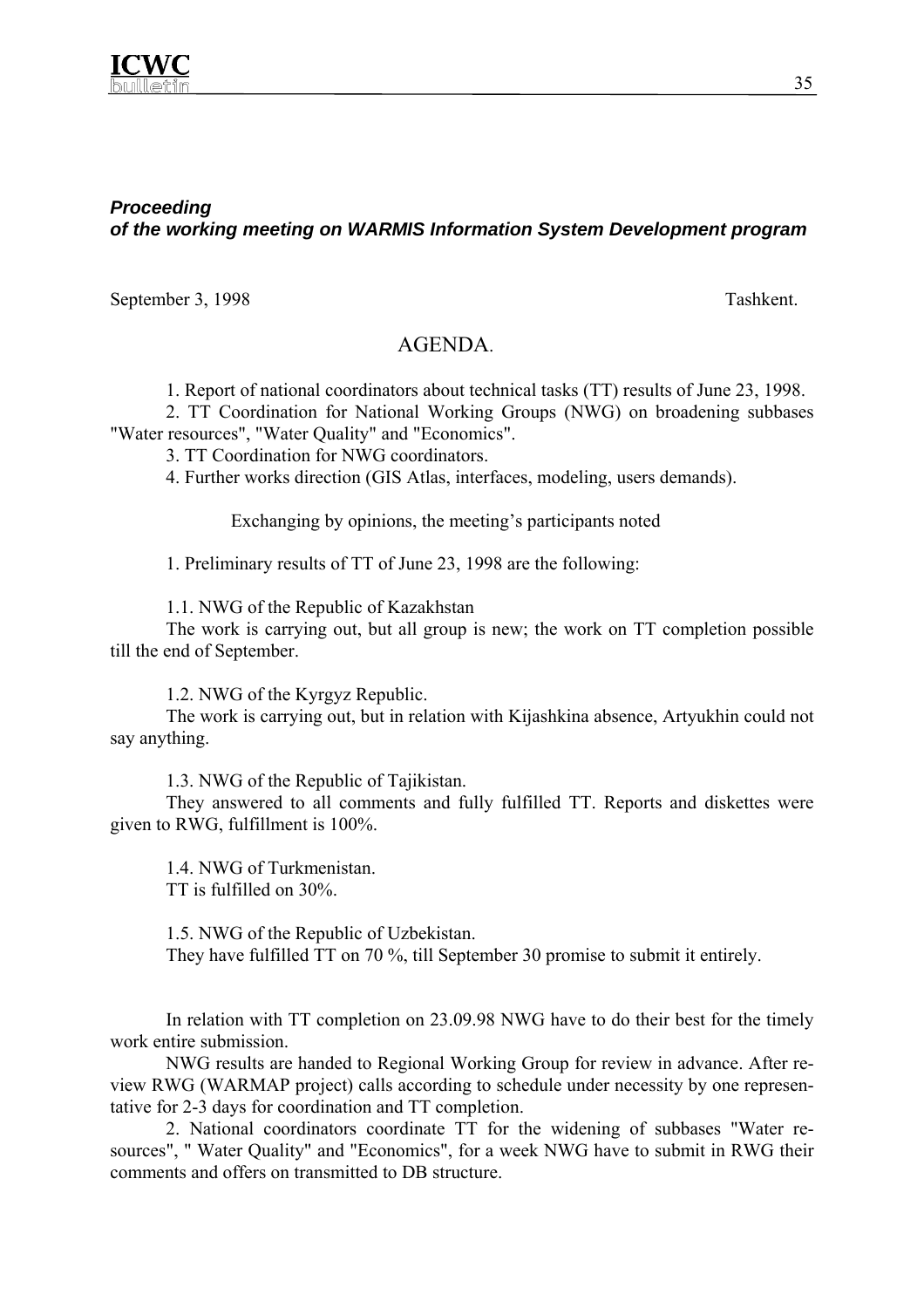3. National coordinators coordinate personal TT for work organization within own NWG.

4. Having discussed "Atlas of GIS" content interface withs major users, approaches to economic and mathematical model of planning zone, national coordinators in a whole agree with approaches proposed.

The Working seminar considesr as necessary:

4.1. To discuss "Atlas of GIS" content and interfaces with basic users (IFAS, leadership, Minselvodkhoz, etc). Discussion results have to be submitted to RWG till 20.09.98.

4.2. Comments on economic part of "Planning zone models" should be directed to RWG till 15 09.98.

5. To ask EC IFAS to explain to Miselvodkhoz (state committees) importance of information system of water and land resources use and necessity of financial support of this work by local departments.

6. WARMAP project leadership notes, that according to EU regulation TACIS payment for information including its collection, is not foreseen.

Proceeding was signed by:

SIC ICWC Director V. DukhovnyA from RWG I. SorokinaA.

Kyrgys NWG L. Kiyashkina Tajic NWG N. Nasyrov Turkmen NWG V. Krokhmal Uzbek NWG B. Yusupov

WARMAP project Robert van den Haan V.Sokolov A. Platonov Kazah NWG N. Kypshakbayev